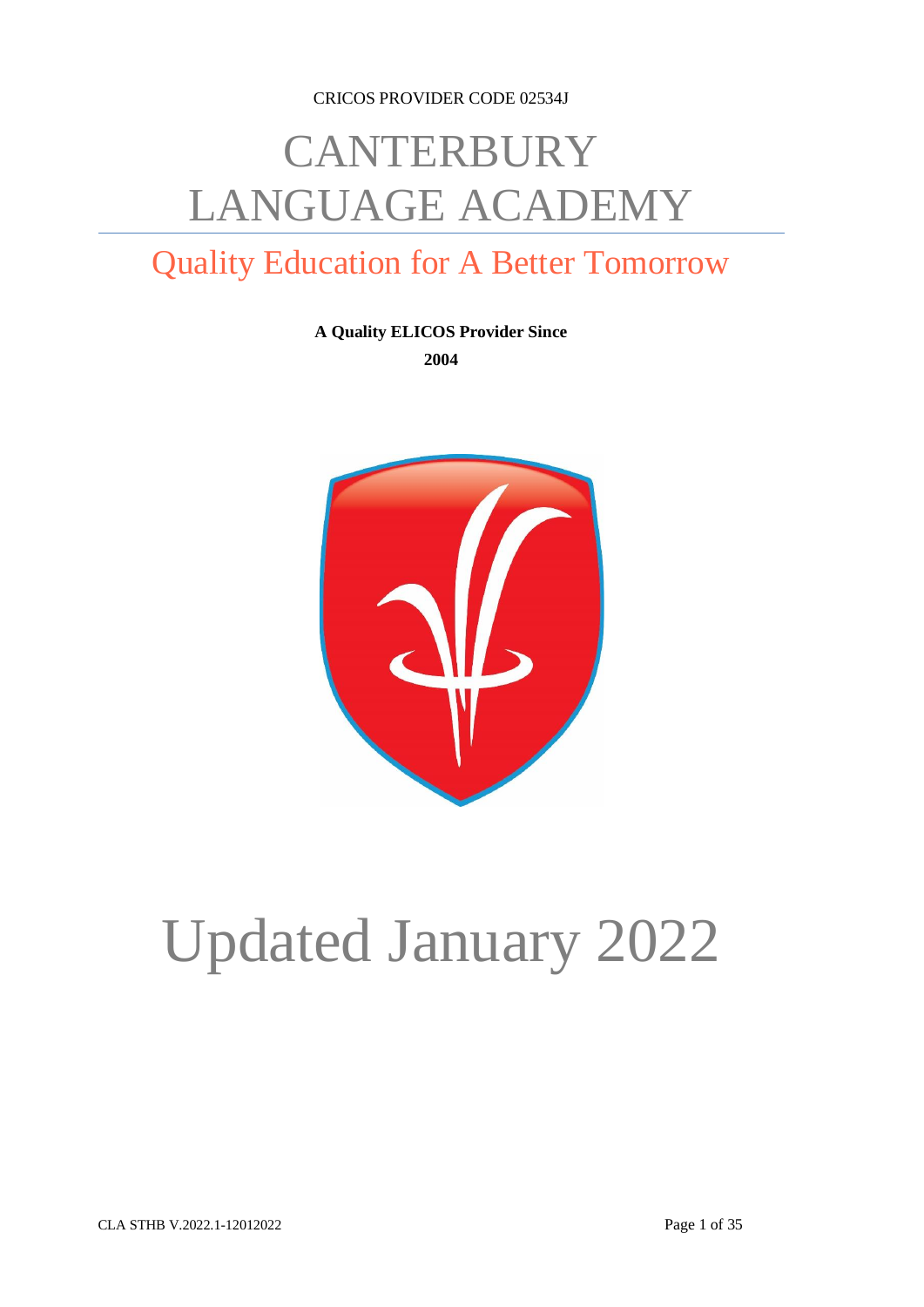| Contents |
|----------|
|          |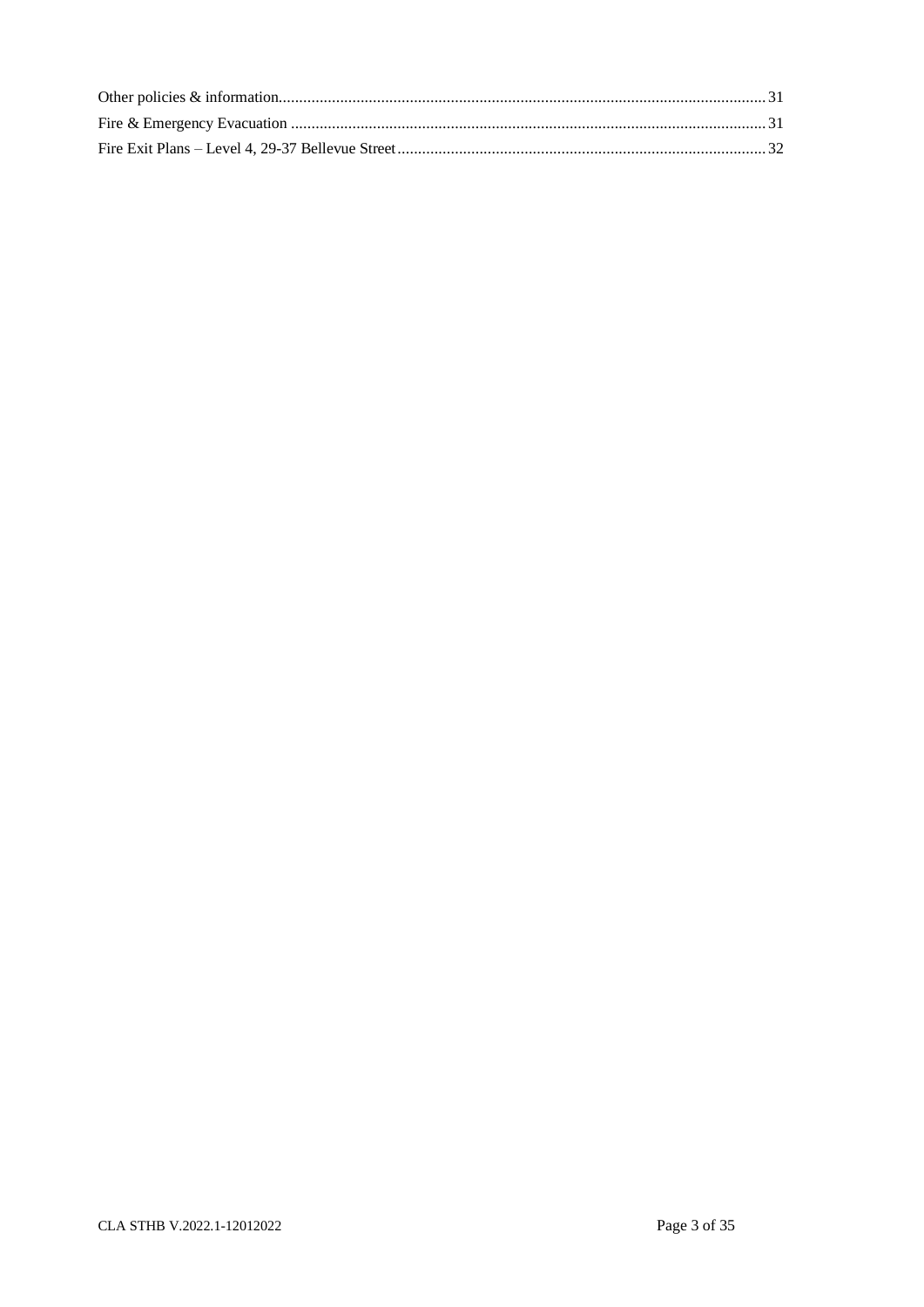# **Welcome**

*We are very pleased to welcome you to Canterbury Language Academy. Our School is centrally located – right in the centre of Sydney and close to Central Railway Station, Central Bus Services, Darling Harbour, Chinatown, and the wonderful shopping areas of Central Sydney.*

*Canterbury Language Academy is located in one of the world's most beautiful and exciting cities. Whatever you enjoy – cafes, sightseeing, shopping, sport or the beach, Sydney can provide the best! Sydney is a perfect base for exploring other parts of Australia, for example the Great Barrier Reef, the Blue Mountains and Australia's capital, Canberra.*

*We think you will agree that the school offers an excellent learning environment in a very convenient location. The building is modern and well equipped with a wide range of facilities which include computer laboratories, a student lounge with vending machines, dining facilities, TV, DVD, sound system, centralised air-conditioning, and heating, two kitchens with microwaves, kettles, and a refrigerator.*

*Our students come from many different parts of the world and may have learned English by various methods. Our aim is to help you develop your English so that you can communicate easily, confidently, and effectively in many different situations. We hope you will make the most of your time with us and that you will make new friends and get to know Sydney and other parts of Australia. Please take advantage of the dynamic international environment and enjoy your stay with us.*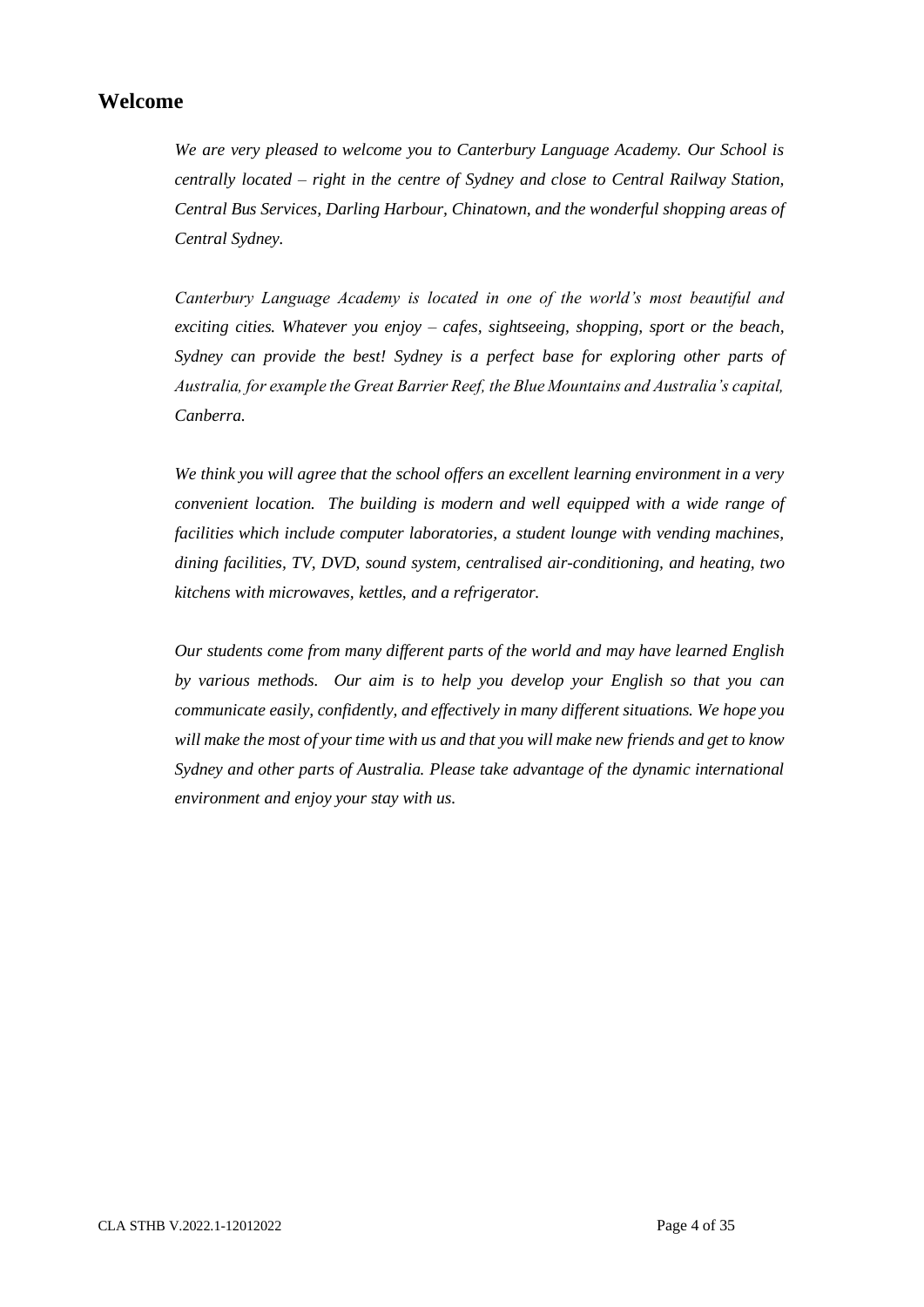# <span id="page-4-0"></span>**Canterbury Language Academy Staff**

| <b>Campus Directors</b>                                    |                                |  |  |  |
|------------------------------------------------------------|--------------------------------|--|--|--|
| Mr. Gajinder Paul                                          | gpaul@usqsydney.nsw.edu.au     |  |  |  |
| Mr. Shailendra (Nick) Kumar                                | nick@usqsydney.nsw.edu.au      |  |  |  |
| <b>Director of Studies and Counselling Services</b>        |                                |  |  |  |
| Mr. Afonso Caxala                                          | Dos@canterburyla.com.au        |  |  |  |
| <b>Marketers</b>                                           |                                |  |  |  |
| Mr. Gajinder Paul (South Asia, Middle East & Africa)       | gpaul@usqsydney.nsw.edu.au     |  |  |  |
| Ms. Gabrielle Kalanja (Asia Pacific & Asia onshore)        | gabrielle@usqsydney.nsw.edu.au |  |  |  |
| <b>Reception &amp; Student Services/Onshore Admissions</b> |                                |  |  |  |
| Ms. Gabrielle Kalanja (temporary)                          | reception@canterburyla.com.au  |  |  |  |
| Ms Shanti Paudyal (part-time)                              | shanti@usqsydney.nsw.edu.au    |  |  |  |
| <b>Airport Pickup (if required)</b>                        |                                |  |  |  |
| Mr. Nav Mago (Manu)                                        | manu@canterburybc.com.au       |  |  |  |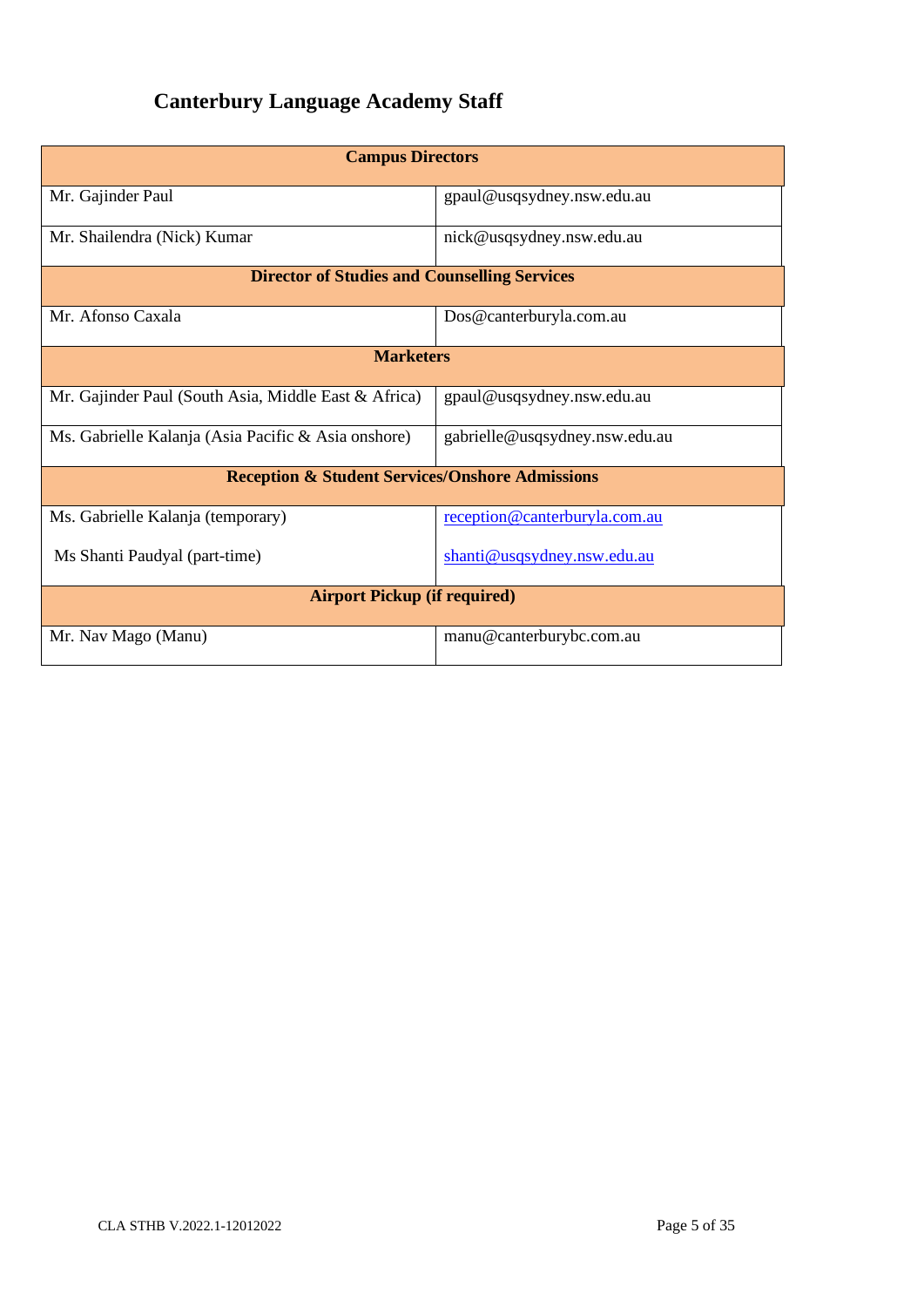# **Canterbury Language Academy Organisational Chart**

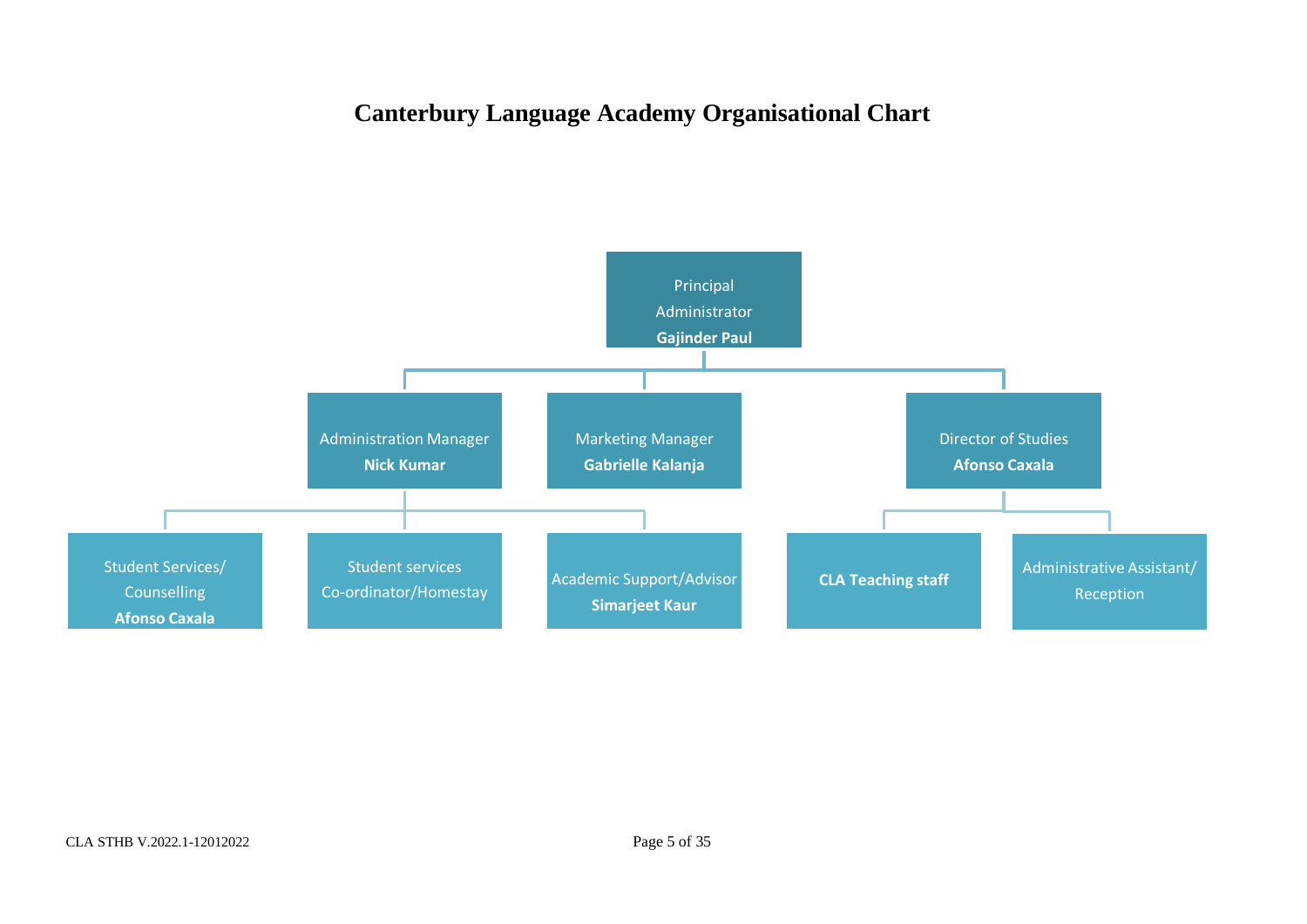# <span id="page-6-0"></span>**Courses**

CLA offers a variety of General English, Exam and English for Academic Preparation (EAP) courses. These include Elementary to Advanced General English Courses, IELTS Exam Preparation Course and English for Academic Preparation Course.

#### <span id="page-6-1"></span>**General English**

The General English program includes Elementary to Advanced English that is to be completed over a period of 50 weeks. A student successfully completing an Advanced General English course is believed to possess the proficiency equivalent to an IELTS Score of 6.0.

You are required to have a textbook if studying General English. We rent the prescribed textbook to students if they do not wish to purchase the book. If you borrow the book, you must not write in or damage the book and it must be returned to CLA on completion of their course/level. **If the book is not returned or should there be damages to the book upon return, CLA will charge the cost of the book which is \$65.**

Students wishing to pursue diploma studies at CBC or CTI must successfully complete CLA's Upperintermediate course. Should a student fail the course, it is required that the student do more English at CLA (as indicated by the DOS) or sit an independent IELTS Test and obtain the score required by CEG or USQ Sydney.

#### <span id="page-6-2"></span>**EAP Program**

It is CLA's requirement that all students undertaking their principal courses at Canterbury Business College (CBC), Canterbury Technical Institute (CTI) or University of Southern Queensland-Sydney (USQ) successfully complete an EAP course. The EAP program consists of 4 courses as follows:

- PRE-EAP (successful completion is equivalent to an IELTS score of 5.0)
- EAP 1 (successful completion is equivalent to an IELTS score of 5.5)
- EAP 2 (successful completion is equivalent to an IELTS score of 6.0)
- EAP 3 (successful completion is equivalent to an IELTS score of 6.5)

Should a student fail the course it is required that the student do more English at CLA (as indicated by the DOS) or sit an independent IELTS Test and obtain the score required by CEG or USQ Sydney.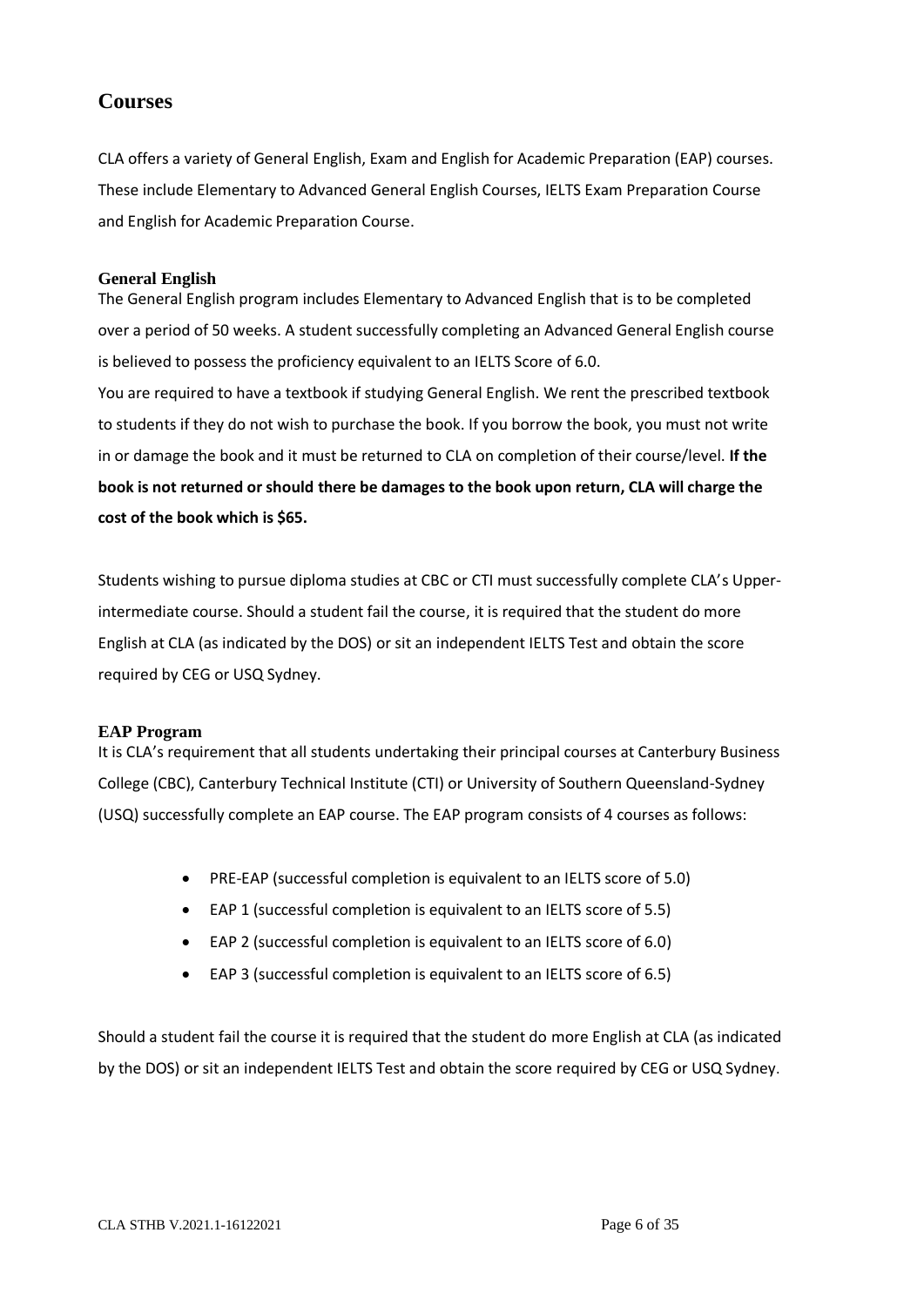# <span id="page-7-0"></span>**Orientation**

*"What happens on my first day at Canterbury Language Academy?"*

On your first day at CLA, you attend an orientation from 9am to 12:30pm. We recommend that you be at the school at 8:45. The Orientation's timetable is as follows:

| <b>Orientation Timetable</b> |                                            |  |
|------------------------------|--------------------------------------------|--|
| 09:00-09:10                  | Welcome/Orientation                        |  |
| 09:10-09:30                  | Course Registration and other forms        |  |
| 09:30-11:00                  | Placement test                             |  |
| 11:00-11:30                  | <b>BREAK</b>                               |  |
| 11:30-12:15                  | <b>CLA Presentation</b>                    |  |
| 12:15-12:45                  | School Tour and Meet students and teachers |  |
| 12:45-13:15                  | Local area tour & Goodbye                  |  |

All commencing students will undertake a test at 09:30am to check their level of English. Testing takes 90 minutes and includes 4 sections: Grammar, Reading & Vocabulary, Writing and Speaking & Listening (short interview). The next day, the Director of Studies places the new EAP students into their respective classes as defined in the enrolment process, and the General English or IELTS Preparation course students into a class suitable for their level based on the results of the placement test. Your lessons will usually be in one of our spacious, bright, and well-equipped classrooms.

You should come to school every day. If for some reason you cannot come to school one day, tell your teacher beforehand. However, the teacher will not mark you present if you are absent. Please do not ask your teacher to do that.

Sometimes, there could be problems with public transport. Try your best not to be late. If you are more than 15 minutes late in the morning, then wait until the next break before you go to class.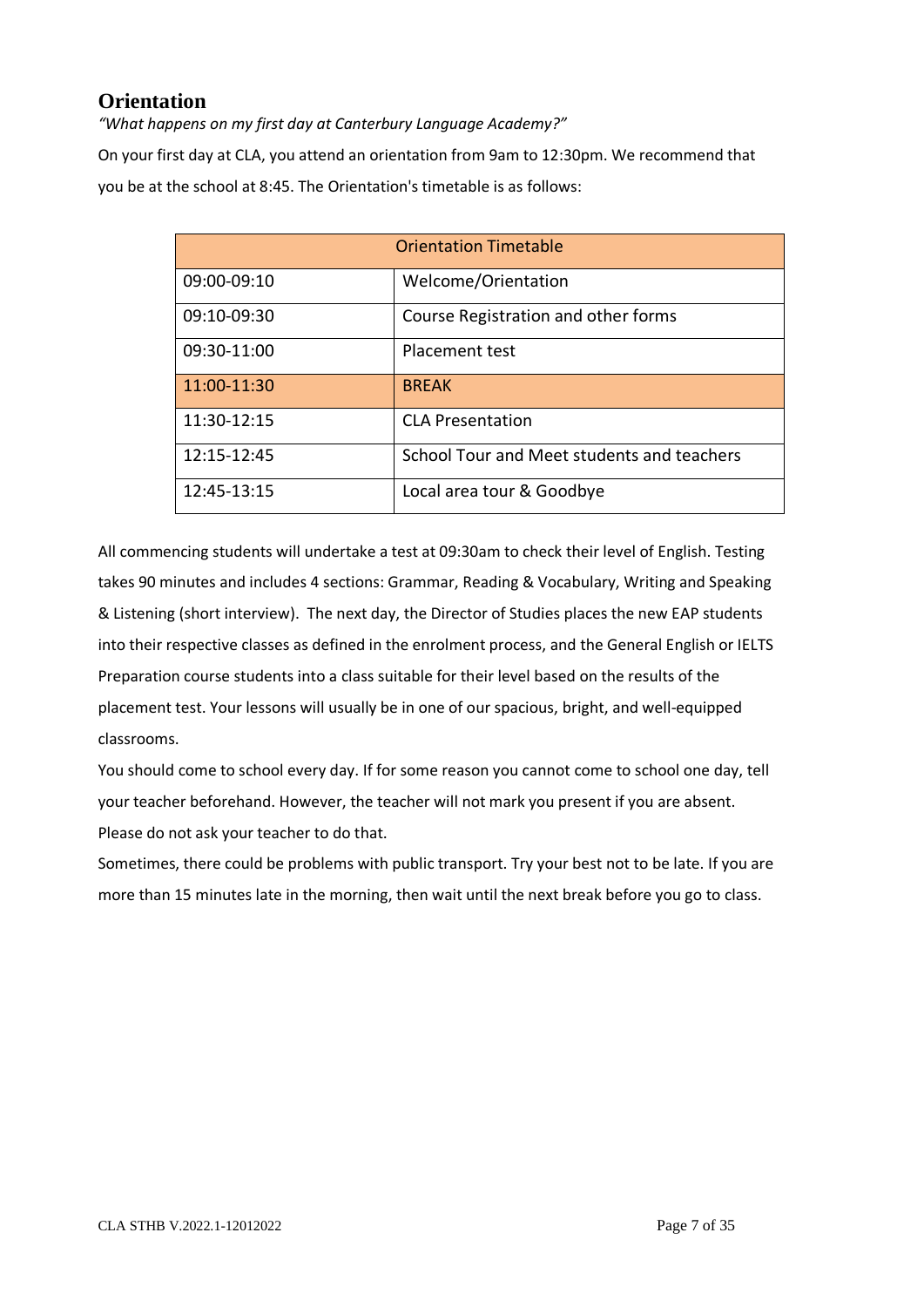#### *"What happens at the end of my course?"*

Upon successful completion of all tasks and test required of your course, you will receive:

- For EAP courses, a certificate as well as a letter for the other providers stating your academic level of proficiency and the study period
- For General English courses, a certificate stating your language ability in listening, speaking, reading, and writing skills with a particular level of proficiency
- For IELTS courses, a certificate stating your language ability in all macro skills with percentages.

#### <span id="page-8-0"></span>**The School**

<span id="page-8-1"></span>The School is located on Level 4, 29-37 Bellevue Street, Surry Hills, Sydney.

Most of the classes take place on Level 4, but from time to time on Level 5. Reception, Marketing and most Academic and Student Services are also located on Level 4. There are boiling water facilities if needed. A cold-water dispenser is also available for your use on level 4.

On Level 5, the student room has vending machines from which you can buy cold drinks and snacks.

The computers have a range of programs for English study and are all connected to the internet. The Computers are available for personal use every day from 8:30am and during lesson breaks and after classes. Priority for these computers will be for students who are using them for learning English. These computers are located on Level 4 in the room next to Reception.

#### **Go to reception if:**

- You want to enrol in another course or extend your present course
- You have any general enquiries that your teacher cannot help you with
- You want to pick up a student card
- You need to pay school fees, home stay fees
- You need help to open a bank account
- You need a student visa and a tax file number. Tax Office information and applications for a tax file number can be found/made on this website: [www.ato.gov.au.](http://www.ato.gov.au/)
- You are in General English (GE) and borrow a textbook for class. We rent the prescribed textbook to students if they do not wish to purchase the book for General English. If you wish to purchase the book - the cost is \$65.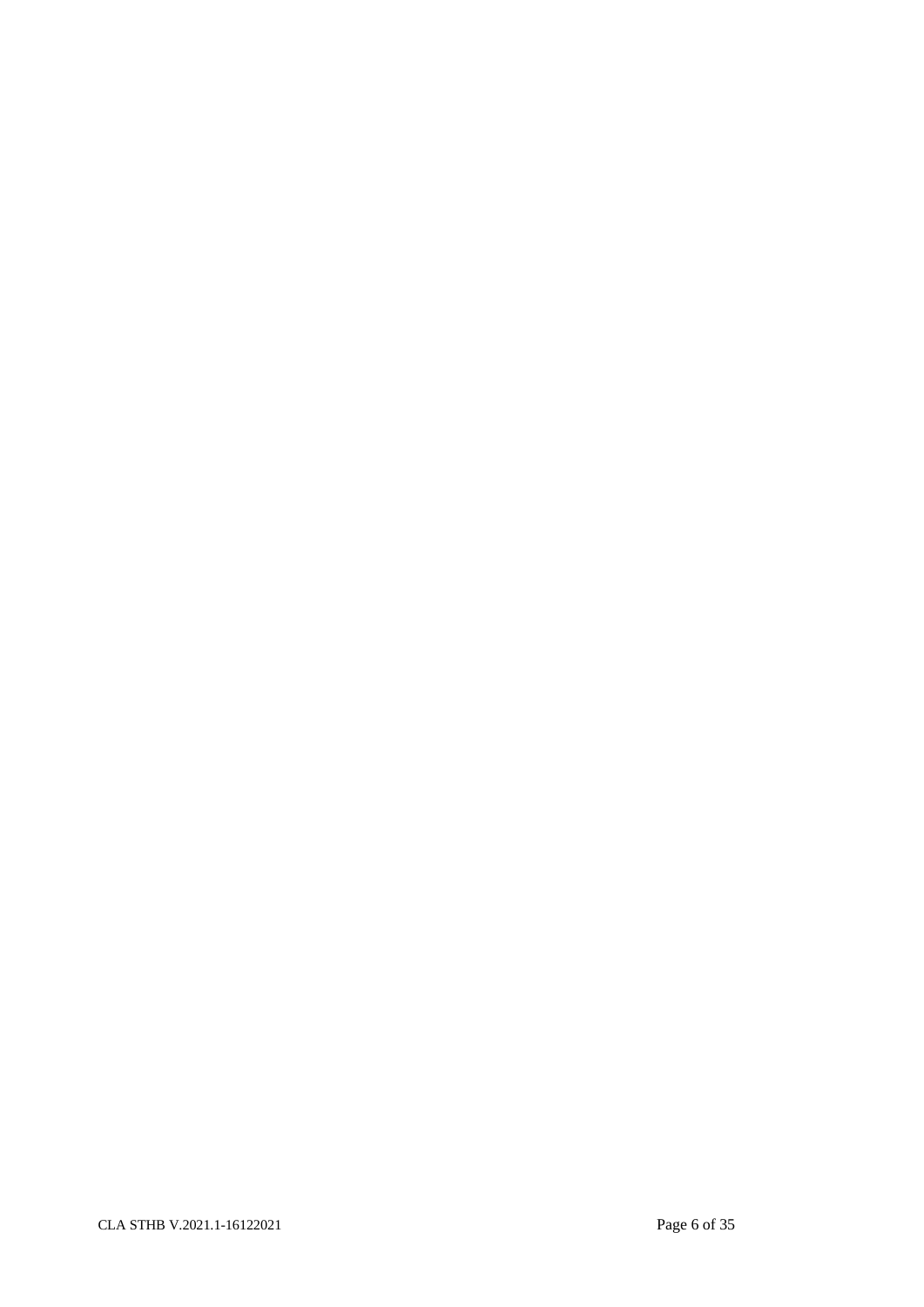# **Your Timetable:**

# **Day Shift Timetable**

|                       | Monday   | Tuesday  | Wednesday         | Thursday | Friday      |
|-----------------------|----------|----------|-------------------|----------|-------------|
| $9:00$ am - 10:45am   | Lesson 1 | Lesson 1 | Lesson 1          | Lesson 1 | Self-Study  |
|                       |          |          |                   |          | If required |
| $10:45$ am - 11:00am  |          |          | Morning Tea Break |          |             |
| $11:00am - 12:45pm$   | Lesson 2 | Lesson 2 | Lesson 2          | Lesson 2 | Self-Study  |
|                       |          |          |                   |          | If required |
| $12:45$ pm $-1:15$ pm |          |          | Lunch Break       |          |             |
| $1:15$ pm – 2:45pm    | Lesson 3 | Lesson 3 | Lesson 3          | Lesson 3 | No Classes  |

#### <span id="page-10-0"></span>**Evening Shift Timetable**

<span id="page-10-1"></span>**(Currently suspended until further notice)**

|                                     | Monday   | Tuesday  | Wednesday    | Thursday | Friday   |
|-------------------------------------|----------|----------|--------------|----------|----------|
| $4:30 \text{ pm} - 06:30 \text{pm}$ | Lesson 1 | Lesson 1 | Lesson 1     | Lesson 1 | Lesson 1 |
| 06:30pm-06:45pm                     |          |          | <b>Break</b> |          |          |
| $06:45$ pm $-08:45$ pm              | Lesson 2 | Lesson 2 | Lesson 2     | Lesson 2 | Lesson 2 |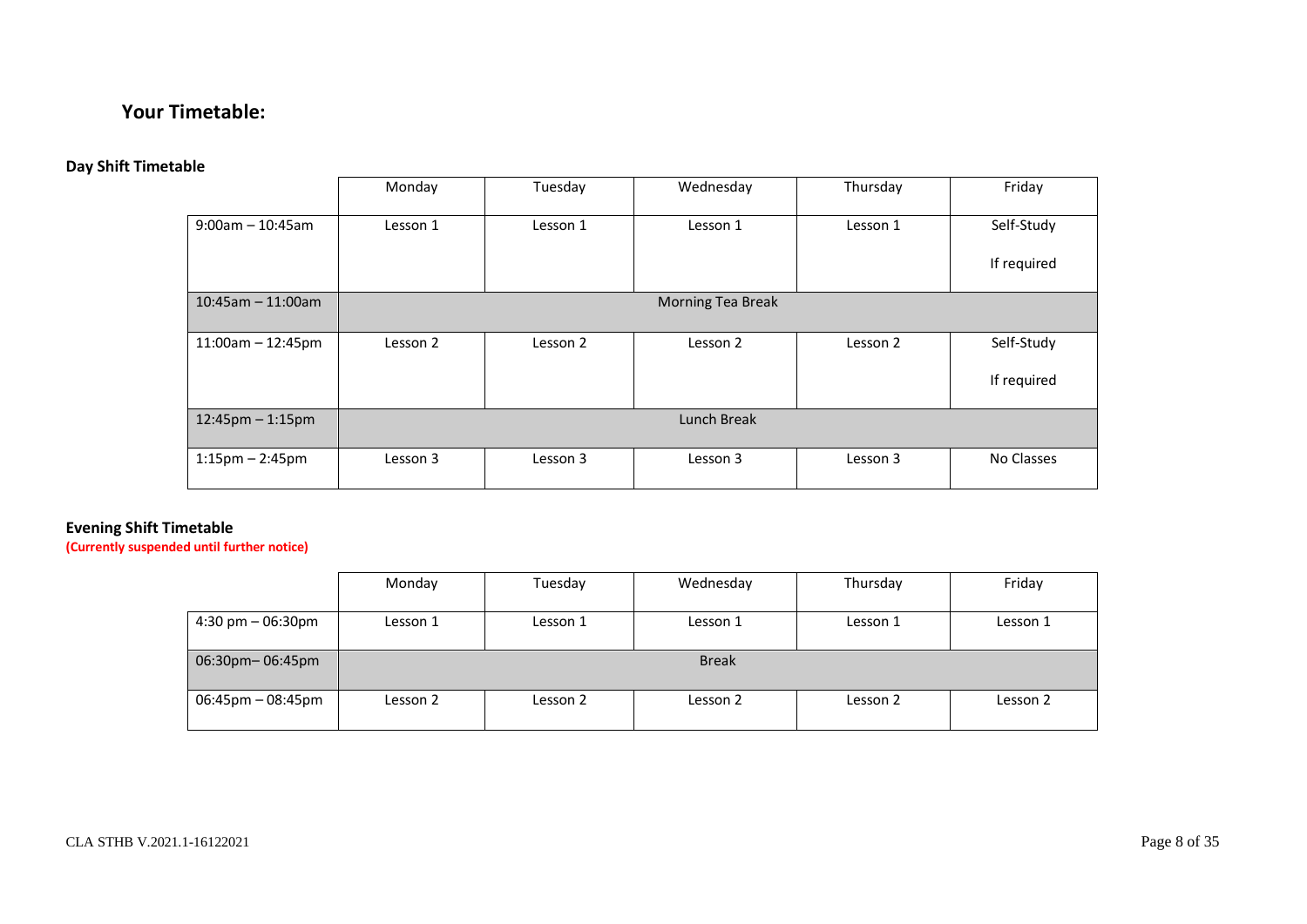# **Important Notice Regarding Novel Coronavirus (COVID-19)**

The Novel Coronavirus or COVID-19 has affected all of us around the world. As with all institutions within Canterbury Education Group, CLA has adopted their plans and constantly will update students accordingly.

<span id="page-11-0"></span>For specific concerns or enquiries, students are encouraged to speak with our Director of Studies (DoS) or send an email to [dos@canterburyla.com.au.](mailto:dos@canterburyla.com.au)

#### **What is COVID-19**

Coronaviruses are a large family of viruses that cause respiratory infections. These can range from the common cold to more serious diseases. COVID-19 is a disease caused by a new form of coronavirus. It was first reported in December 2019 in Wuhan City in China.

#### <span id="page-11-1"></span>**What are the Symptoms?**

Symptoms of COVID-19 can range from mild illness to pneumonia. Some people will recover easily, and others may get very sick very quickly.

<span id="page-11-2"></span>People with coronavirus may experience:

- fever
- symptoms such as coughing, a sore throat and fatigue
- shortness of breath

#### **If you are concerned you may have COVID-19: seek medical attention.**

If you do not have any symptoms, you should still protect yourself and others – please refer to the 'CLA Procedures during COVID-19' section in this handbook.

#### **How does it spread?**

<span id="page-11-3"></span>The virus can spread from person to person through:

- close contact with an infectious person (including in the 24 hours before they had symptoms)
- contact with droplets from an infected person's cough or sneeze
- touching objects or surfaces (like doorknobs or tables) that have droplets from an infected
- person, and then touching your mouth or face

COVID-19 is a new disease, so there is no existing immunity in our community. This means that COVID-19 could spread widely and quickly.

#### **Useful websites for further information about COVID-19 and current restrictions**

<span id="page-11-4"></span>*Information from the Department of Home Affairs (DOHA)* https://covid19.homeaffairs.gov.au/vaccinated-travellers

*Australia Travel Declaration (ATD)* <https://covid19.homeaffairs.gov.au/australia-travel-declaration>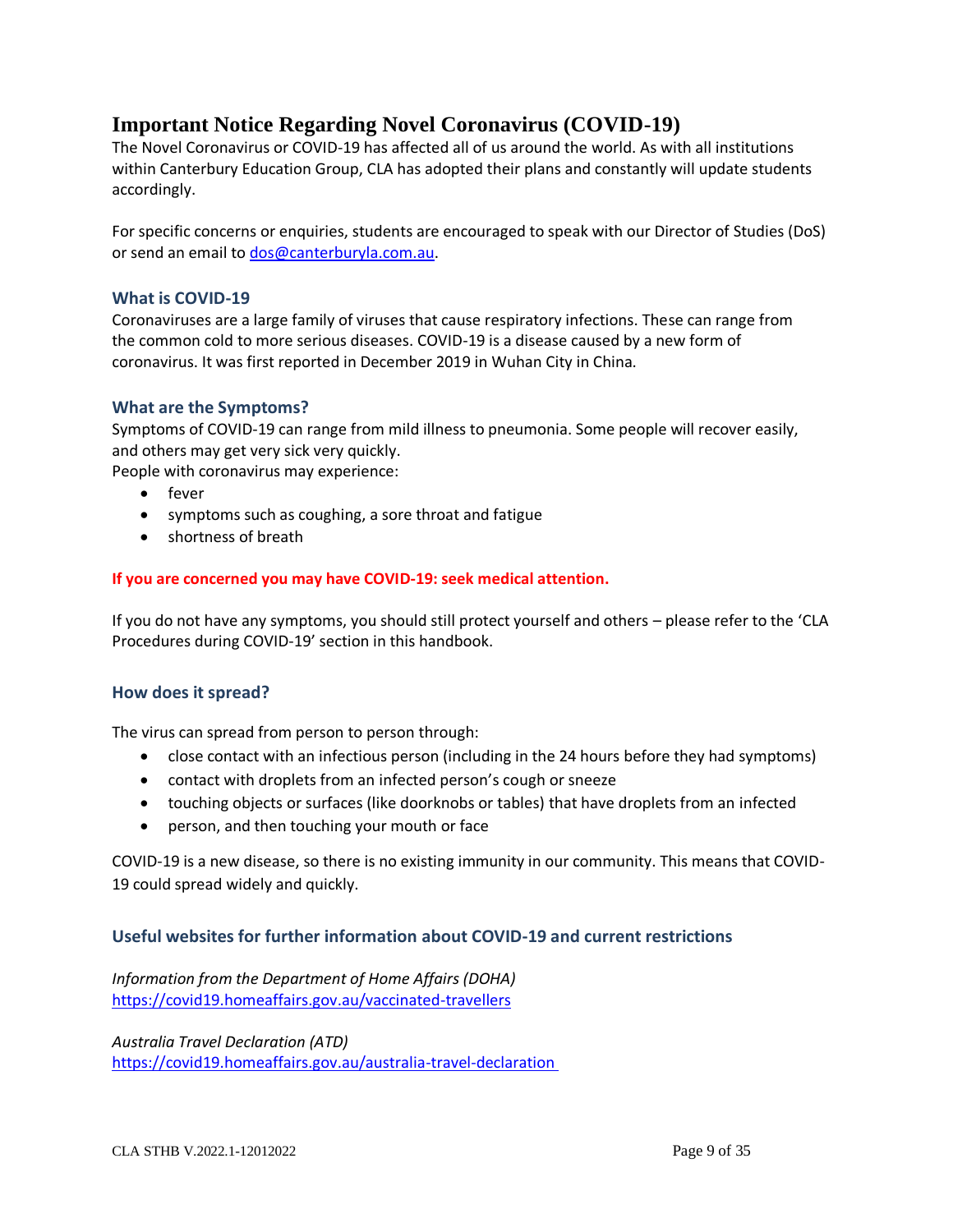*Approved Vaccines*  <https://www.tga.gov.au/international-covid-19-vaccines-recognised-australia>

*Study NSW - Arrival into NSW* https://www.study.sydney/return/pre-departure

*Study NSW - Student COVID-19 Help Hub* <https://www.study.sydney/programs/covid-19-help-hub>

*Study NSW - Frequently Asked Questions*  <https://www.study.sydney/return/frequently-asked-questions>

*Health NSW – COVID-19 rules in NSW* https://www.nsw.gov.au/covid-19/stay-safe/rules

# **CLA Procedures during COVID-19**

It is very important that students and staff follow rules implemented by CLA everyone's safety. **It is important to note that these rules may change depending on government requirements (NSW & Federal Government).**

Following the rules below will minimise the risk of infection to yourself and others while on campus:

- 1. **WASH YOUR HANDS - OFTEN:** Wash your hands often with soap and water for 20 seconds. Ensure you also dry your hands well using a paper towel. If you do not have access to soap and water, use an alcohol-based hand sanitiser which can be accessed at reception as well as in your classroom.
- 2. **COVER YOUR MOUTH/NOSE WHEN COUGHING OR SNEEZING:** Use a tissue and cover your mouth and nose when you cough or sneeze. Then get rid of the used tissue immediately in the bin. If you do not have a tissue – cough and sneeze into your elbow.
- **3. WEAR A MASK:** while on campus and in public places such as when on public transport, indoors – e.g., supermarket, shopping centre etc. **\****Mask wearing rules in NSW may change. Keep up to day on the NSW Government website: [https://www.nsw.gov.au/covid-19/stay](https://www.nsw.gov.au/covid-19/stay-safe/rules/people-in-nsw)[safe/rules/people-in-nsw](https://www.nsw.gov.au/covid-19/stay-safe/rules/people-in-nsw)*
- **4. KEEP HANDS AWAY FROM EYES, NOSE AND MOUTH:** Avoid touching your eyes, nose, and mouth with your hands.
- **5. PLEASE MAINTAIN SOCIAL DISTANCE OF 1.5m:** Please keep your distance from each other of 1.5 meters or approximately 2 arm lengths both while on and off campus.
- **6. IF YOU ARE TOLD TO MOVE FROM AN AREA ON CAMPUS OR IN THE CLASSROOM – PLEASE COMPLY**

Your teacher, CLA Administration staff and the Director of Studies have the right to ask you to separate from your group if you are not socially distancing. They also have the right to ask you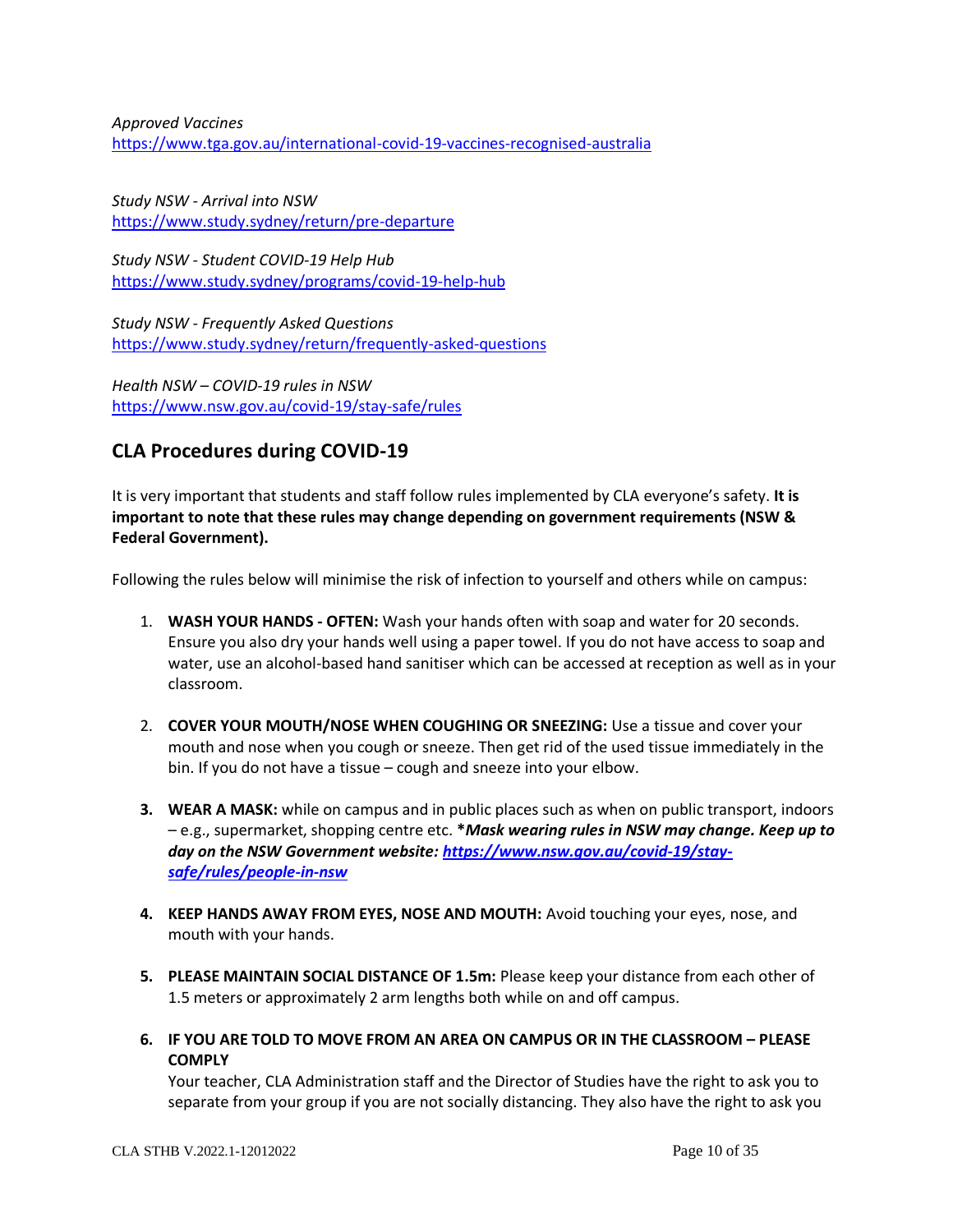to leave a specific area if there is risk to your health. **This is for your safety and the safety of others on campus.**

#### **7. PLEASE DO NOT CROWD AT RECEPTION OR NEAR THE LIFTS:**

- o **Lifts:** The maximum people allowed in the lift on campus is 2 people. As there are other schools on campus, there may be some delays in going up and down the lifts.
- o **Reception:** There is a red line at reception where students/visitors are required to stand. Please do not lean or stand over the reception desk.

#### **8. IF YOU ARE UNWELL – YOU MUST STAY AT HOME AND DO THE FOLLOWING:**

- 1. Email the Director of Studies on [dos@canterburyla.com.au](mailto:dos@canterburyla.com.au) and advise you are unwell. **Do NOT attend school, work, or other activities.**
- 2. You must take either a Rapid COVID-19 or a PCR COVID-19 test from a government testing centre. Please see link to find a centre close to your home - [https://www.nsw.gov.au/covid-](https://www.nsw.gov.au/covid-19/stay-safe/testing/clinics#find-a-covid-19-testing-centre-in-nsw)[19/stay-safe/testing/clinics#find-a-covid-19-testing-centre-in-nsw](https://www.nsw.gov.au/covid-19/stay-safe/testing/clinics#find-a-covid-19-testing-centre-in-nsw)
- 3. If your test comes back **positive =** you must inform the Director of Studies so work can be arranged for you to do from home. You must remain at home for 7 days and do another test on day 6. **You must NOT attend school, enter the campus, or go to your normal activities such as work. On day 6 =** You must send a copy of negative test to the Director of Studies **before** you return to school.
- 4. If your test comes back **negative =** currently you are allowed to return to school/work/normal activities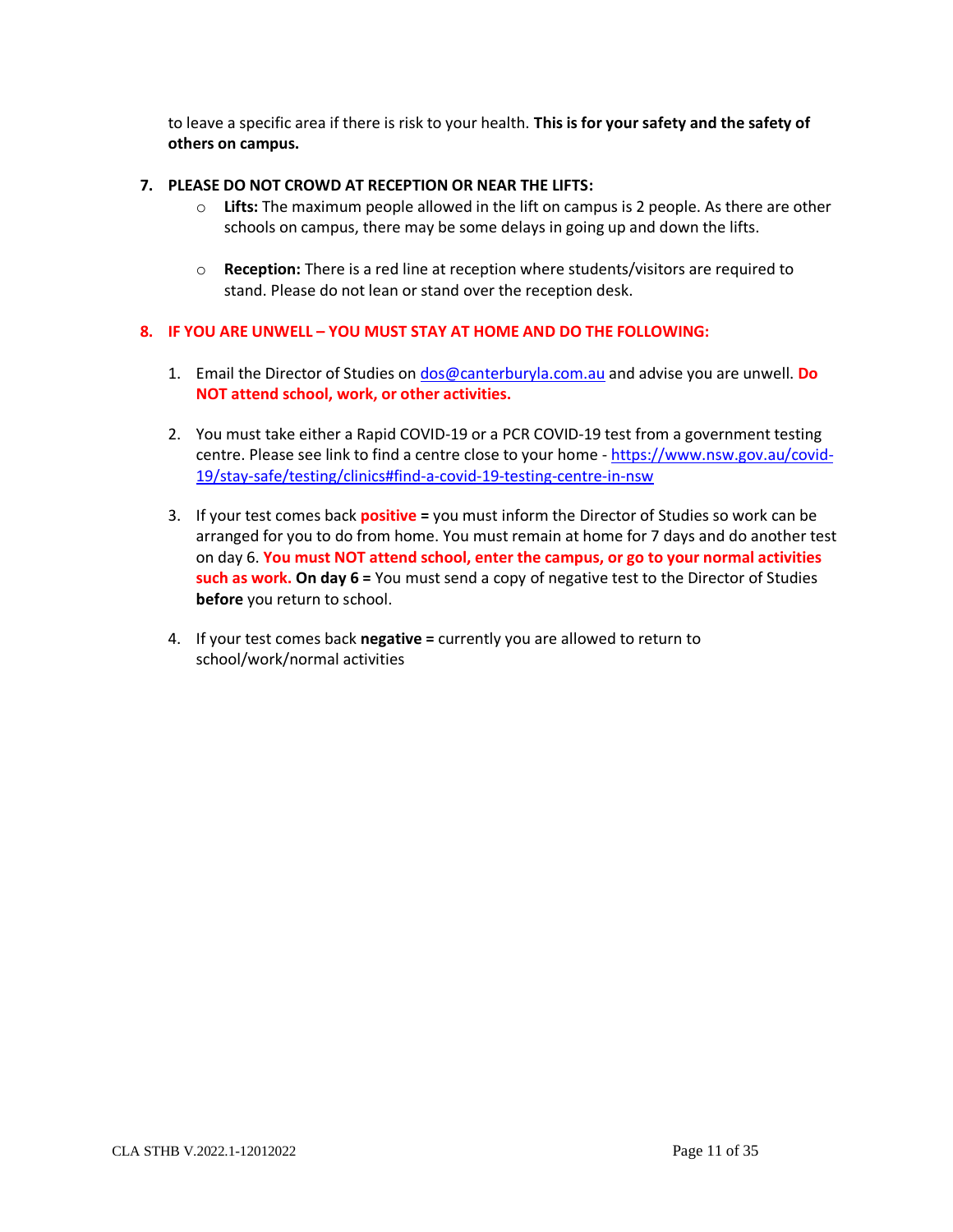## <span id="page-14-0"></span>**CLA Student General Behaviour**

**Code of Student Conduct -** The Code of Student Conduct at CLA aims to create a friendly and productive working environment, which is shared between students and staff. All staff and other students to

- treat others with respect
- speak politely
- act courteously
- take care of CLA property

**Punctuality** - All students are required to be in the classroom at 9:00AM for day classes and 4:30PM for evening classes. If a student is more than 15 minutes late for any class session, he or she will be marked absent for that session. The absence is counted towards the 80% attendance requirement.

**Cheating in tests** - Cheating is serious and if you are caught, you will not be permitted to complete the test and you will fail the test.

**Mobile Phones** - Using mobile phones in the classroom is not allowed. You may only use it as a dictionary or for an educational purpose. If used as a distraction, the teacher will respectfully ask you to switch it off and put it away during class.

**Smoking** - Please note that "No Smoking" is allowed anywhere inside the school or within four (4) meters of the school. Students caught smoking may have to pay a fine because it is illegal. Please respect the law at all times.

**Personal Hygiene** - Students are reminded that due to the nature of close proximity in classrooms for extended periods of time, it is necessary to observe the basic rules of hygiene; namely bathing at least once a day AND using a deodorant and washing clothes frequently. Please respect the rights of your classmates and teachers to a pleasant working environment.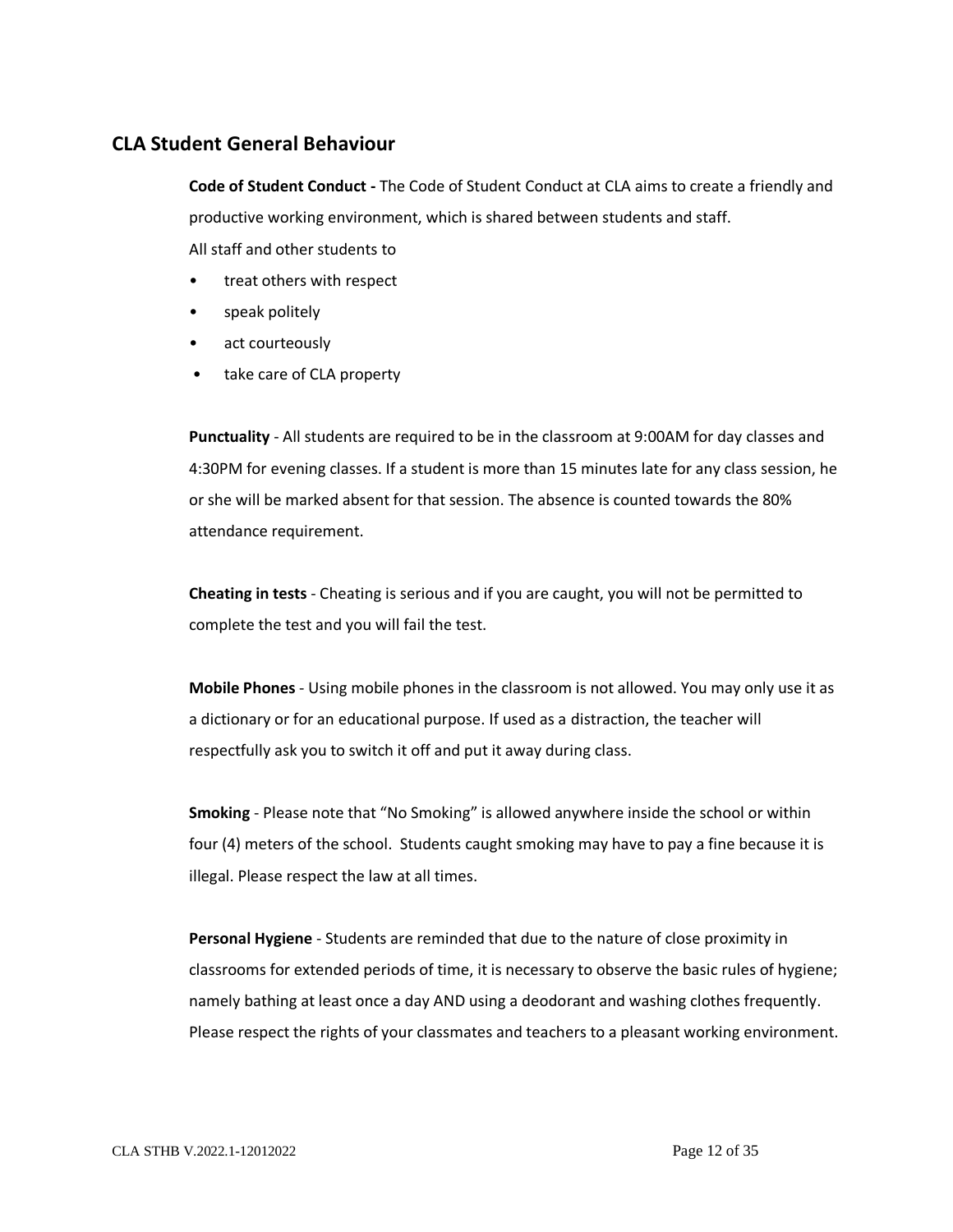**English Only Policy** - CLA students must only speak English in classrooms and in the corridors. Speaking your first language is disrespectful to all those who paid money to study and improve their English. All staff will kindly remind you of the English Only policy when and if you are heard speaking your first language in CLA. The school reception is open from 8:30am to 6:00pm, Monday to Friday. It is closed on public holidays and during the Christmas vacation.

#### **Accommodation**

<span id="page-15-0"></span>**Share house** – Share house information is sometimes sent to the school; such information is posted on the bulletin board should you wish to see what is available. Otherwise, the best place to look for this sort of accommodation is in the advertisements in the 'Sydney Morning Herald' on Saturdays.

**Please note that the Department of Home Affairs requires schools to have all visa-holding students' up to date contact details (In Australia). If you hold a student visa and you change your address, you are required by law to notify reception of your new details immediately. You are required to advise the school 7 days of any change of your contact details by filling out a 'Change of Contact Details' form.**

## **Holidays**

<span id="page-15-1"></span>The School shuts down for Christmas holidays for 2-3 weeks in December/January each year. The Australian Government's Department of Home Affairs does not allow students to take any other holidays during their course. Should you decide to take time off during your English course, please note that you will be marked absent from the school. This will affect your attendance (see below). Should a holiday be required for emergency reasons, a form can be completed at reception for submission to the Director of Studies (DoS).

If you are not going to be attending school, please inform Reception so that a note can be made.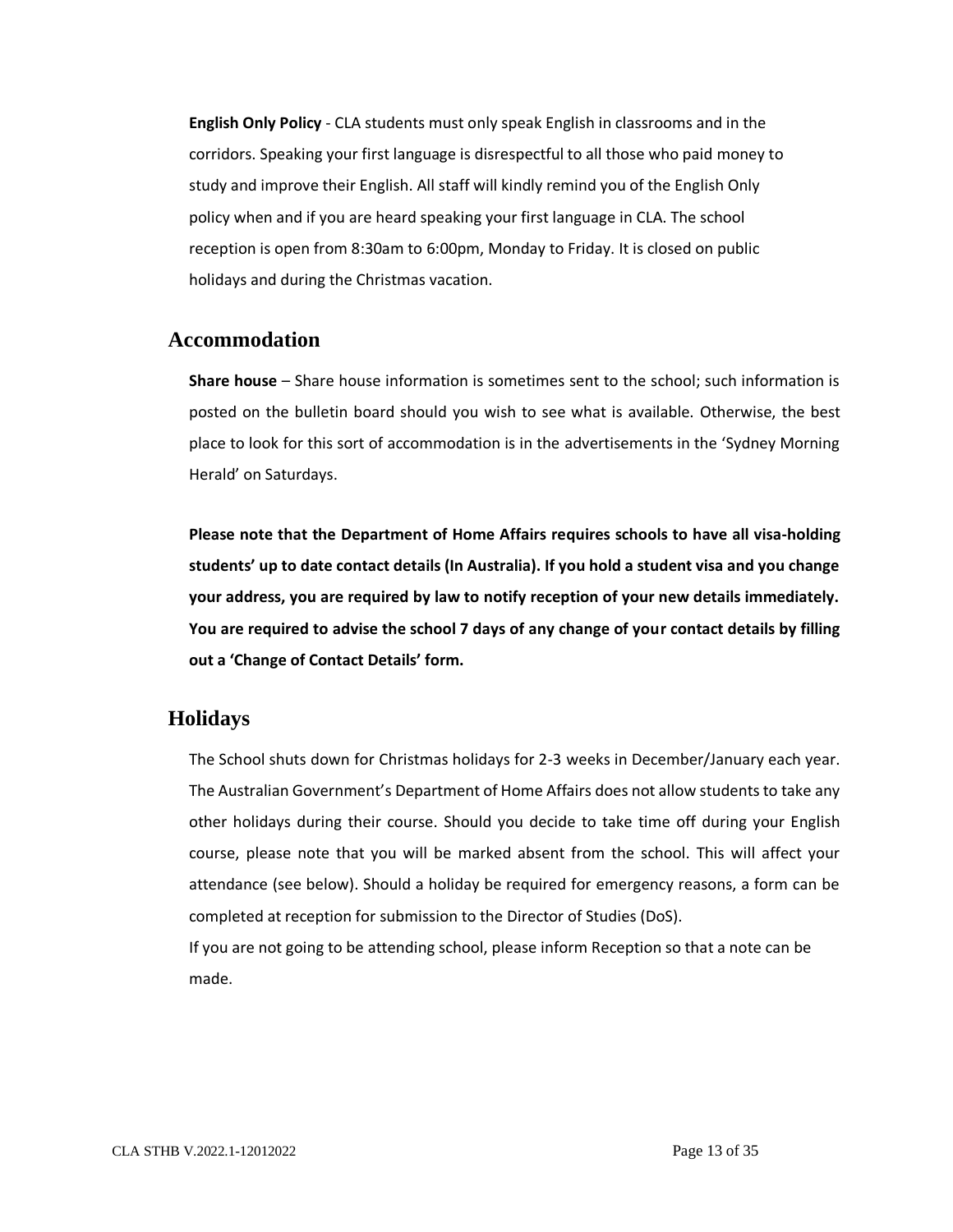#### **Student Visa – extension**

<span id="page-16-0"></span>Your student visa is very important. If it expires, you will have to leave Australia. Go to Reception 2 to 4 weeks before your visa expires, and a staff member will tell you what to do. Do not forget that it is your responsibility, and the rules are very strict! If you are planning to extend your visa, you must have a minimum of 80% attendance. You must also show that you are a good student and that you are in Australia to study.

## <span id="page-16-1"></span>**Attendance**

- **Student visa holders are specifically required to attend a minimum of 80% of the course** for which they are enrolled.
- Attendance is recorded for each study period and updated on the student database weekly.
- If your attendance drops below 90%, you will receive a 1st warning letter and meet with the Director of Studies for counselling and to help you improve your attendance.
- Should attendance for the course drop below 85%, you will receive a 2nd warning letter and meet with the Director of Studies again to discuss your attendance and how we can help you to improve it.
- If your attendance falls under 80%, you will receive a 3rd and final warning letter to inform you of our intention to report you to the Secretary of Education. You will then have the right to access the Complaints and Appeals Procedure.
- You may appeal within 20 working days or otherwise be reported to Department of Home Affairs for failure to comply with the attendance requirements of your visa.
	- In exceptional circumstances, for example illness or a death in the family, the college may excuse you on compassionate grounds. However, these instances would be dealt with on a case-by-case basis and documentary evidence, such as doctor's certificates, would be required.
- Failure to achieve 80% attendance overall, or between 70% And 80% with accepted compassionate grounds, may result in the cancellation of your visa by Department of Home Affairs.
	- Your enrolment at the college shall continue as per your CoE while the appeal is being considered.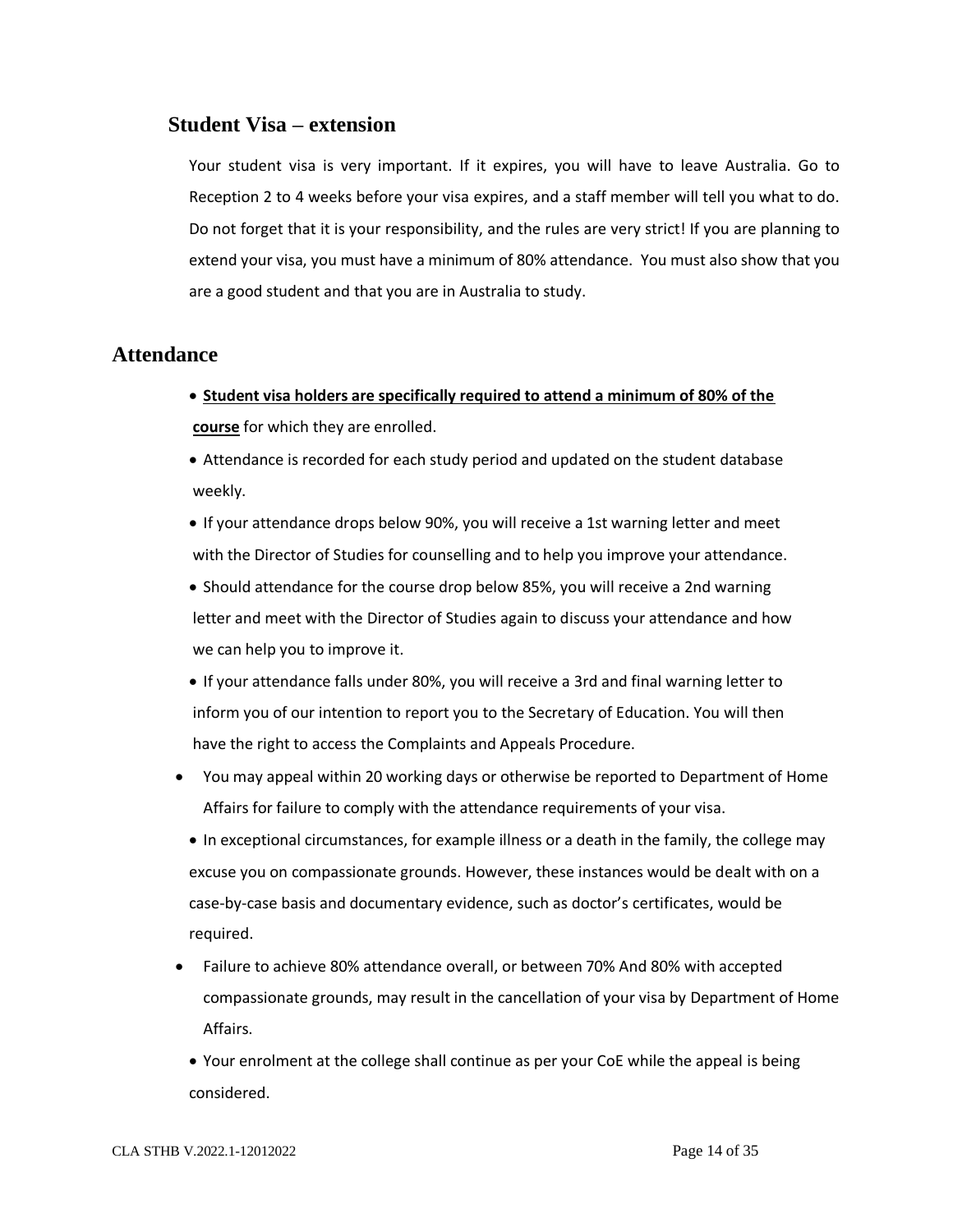- If you are absent for 5 days in a row without notifying the college, you will be contacted by phone to find out why you have been absent and to counsel you about your attendance.
- Failure to attend for 7 consecutive days with no notification to the college may result in your course being terminated and being reported to Department of Home Affairs.

## **Course Progress Monitoring**

<span id="page-17-0"></span>Teachers constantly monitor your academic progress in the relevant programs. Teachers will advise you of any areas of concern and respond to any concerns you may have. There is a formal testing procedure in place every week and every 5 weeks, in which your academic skills in English are assessed.

Your teacher, and if necessary, the Director of Studies, will counsel you as required should you not be making satisfactory progress. In order to make a satisfactory progress, you must complete at least 50% of your course requirements. In the event that your teacher and the Director of Studies see that you could be "at risk" of failing to complete 50% of your course requirements, they will begin implementing the Intervention Strategy.

#### **Intervention Strategy**

CLA has an intervention strategy for any student who is not making satisfactory course progress. This strategy includes:

- contacting and counselling the student
- assisting the student to achieve satisfactory course progress.

The intervention strategy is implemented if a student begins a second study period and was deemed as achieving unsatisfactory progress in the first study period. Students will be notified by email, and if no reply is received within 2 working days, they will be notified by phone. Students will be requested to have a meeting with the Director of Studies to discuss their progress. In consultation with the student, the DOS may decide to provide any of the following:

- o one-to-one tutoring
- o additional homework
- o regular meetings with their teacher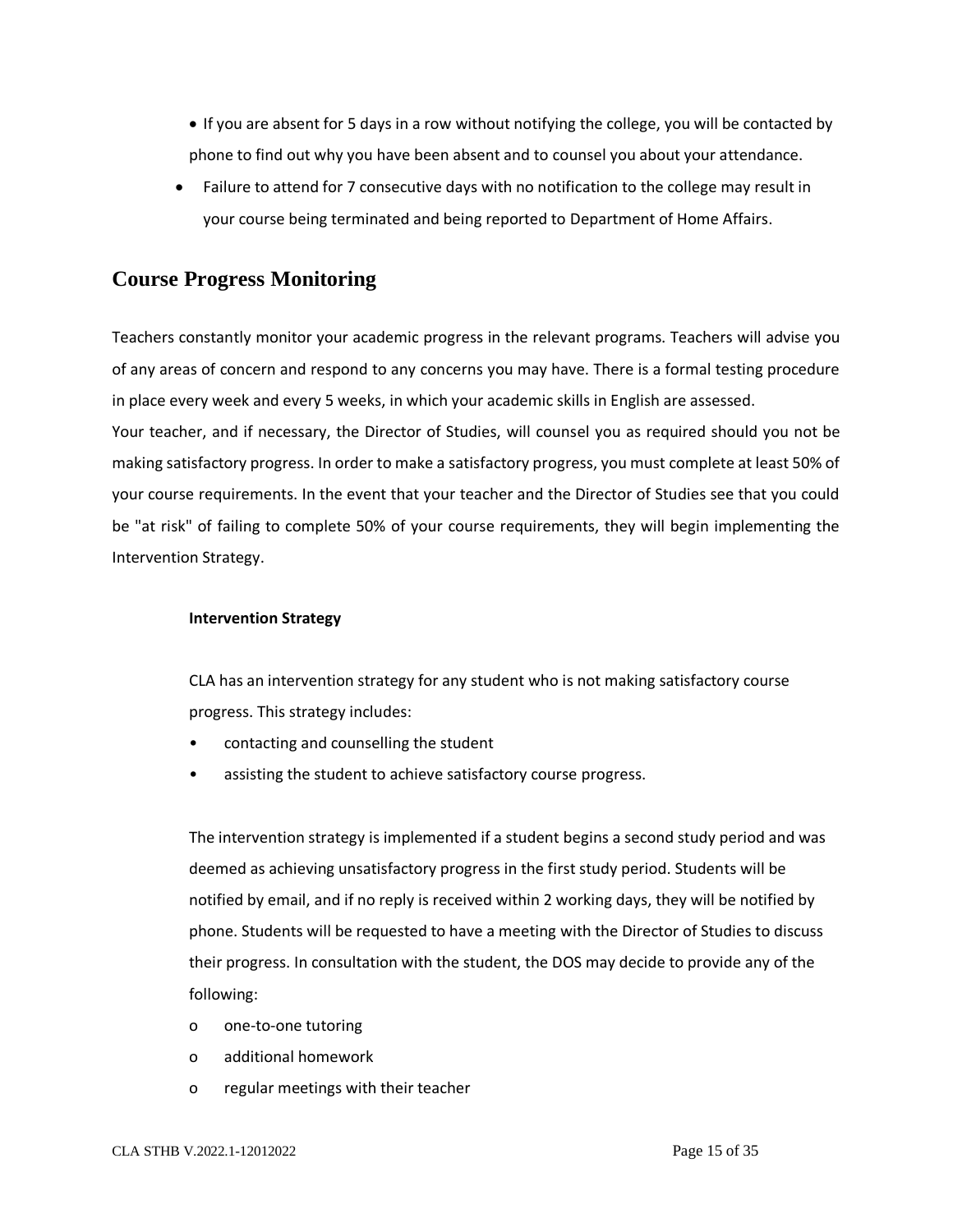Students, as part of the counselling process, are advised that unsatisfactory course progress in two consecutive study periods could lead to the student being reported to the Department of Home Affairs and cancellation of his or her visa, depending on the outcome of any appeals process.

#### **Packaged Students Requiring Extension of English Course**

Canterbury Language Academy (CLA) is a part of Canterbury Education Group (CEG) and has

articulation with the following principal providers within CEG:

- o Canterbury Business College (CBC) (CRICOS Provider Code: 01899K, RTO Code: 6554)
- o Canterbury Institute of Management (CIM) (CRICOS Provider Code: 03809A, TEQSA ID: PRV14258)
- $\circ$  USQ Sydney Education Centre in association with Canterbury Institute of Technology (CRICOS Provider Code: 02225M)

 To be able to study a principal program with these providers, you must meet their minimum English language entry requirements.

| <b>CLA Program</b>   | <b>EAP Exit Level</b> | <b>CBC Entry</b> | <b>CIM Entry</b> | <b>USQ Entry</b>  |                   |
|----------------------|-----------------------|------------------|------------------|-------------------|-------------------|
| Advanced English for |                       |                  | (Bachelor)       | <b>Category 2</b> | <b>Category 3</b> |
| Academic Study (EAP) |                       |                  |                  | <b>MPA</b>        | <b>GCBU</b>       |
|                      |                       |                  |                  | <b>MISP</b>       |                   |
|                      |                       |                  |                  | <b>MCYS</b>       |                   |
| EAP                  | 5.0 IELTS             | NO.              | N <sub>O</sub>   | <sub>NO</sub>     | <b>NO</b>         |
| Preliminary          |                       |                  |                  |                   |                   |
| EAP <sub>1</sub>     | 5.5 IELTS             | <b>YES</b>       | N <sub>O</sub>   | <b>NO</b>         | <b>NO</b>         |
| EAP <sub>2</sub>     | 6.0 IELTS             | <b>YES</b>       | <b>YES</b>       | YES - 66% min.    | <b>NO</b>         |
| EAP <sub>3</sub>     | 6.5 IELTS             | <b>YES</b>       | <b>YES</b>       | <b>YES</b>        | $YES - 66% min.$  |

If you are in a packaged program with the above institutions and you **do not pass the minimum** 

**level required.** You may have to extend the number of weeks of English required.

If you have not passed the required level:

- a) You have to meet with the Director of Studies who will advise you how many additional weeks you need and who will do an intervention. This may mean more classes and/or extra homework may be given by the Director of Studies and/or your teacher to help you get to the level required for entry into your next program.
- b) You must fill out a new CLA Application form and include the number of additional weeks you need to study as advised by the Director of Studies and give it to CLA Reception.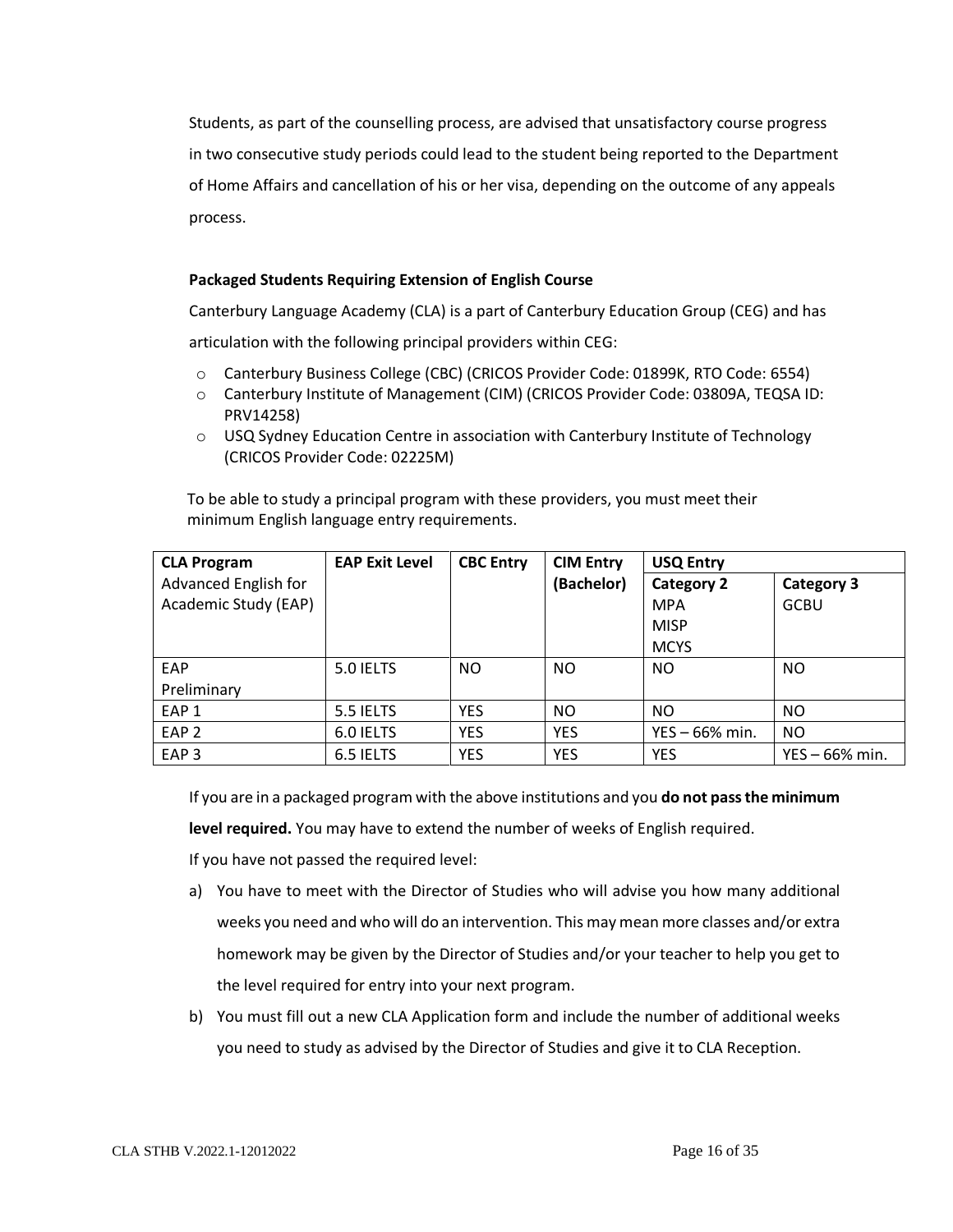- c) CLA Reception will issue you with a new offer letter with the additional weeks and advising on fees that are required to be paid.
- d) You must then sign the acceptance of offer and pay the required fees as stated on your letter of offer to CLA Reception to get a new Electronic Confirmation of Enrolment (eCoE)
- e) Once you have received your new Electronic Confirmation of Enrolment (eCoE), you are to start your extension course which will be monitored by the Director of Studies (DoS).

# **Complaints & Appeals Policy and Procedures**

<span id="page-19-0"></span>We hope you will be very happy here, however if you have a complaint or wish to discuss anything about your stay here in Sydney, please see the Director of Studies. The procedure to follow is on the wall in your classroom noticeboard.

#### **Complaints & Appeals and Procedures Policy**

Canterbury Language Academy wants all our students to study in a friendly and supportive environment. Canterbury Language Academy and its staff members will immediately act on any complaint that is received.

The Complaint / appeal may be a result of issues such as but not limited to:

- Course information, publicity, or advertising material
- Course fees information or relating to financial matters
- Program content or structure
- Equipment, teaching resources or program delivery
- Entry / selection procedures
- Staff qualification & skills
- Assessment information or process
- Student support & guidance
- **Attendance**
- Assessment review / appeal
- Home stay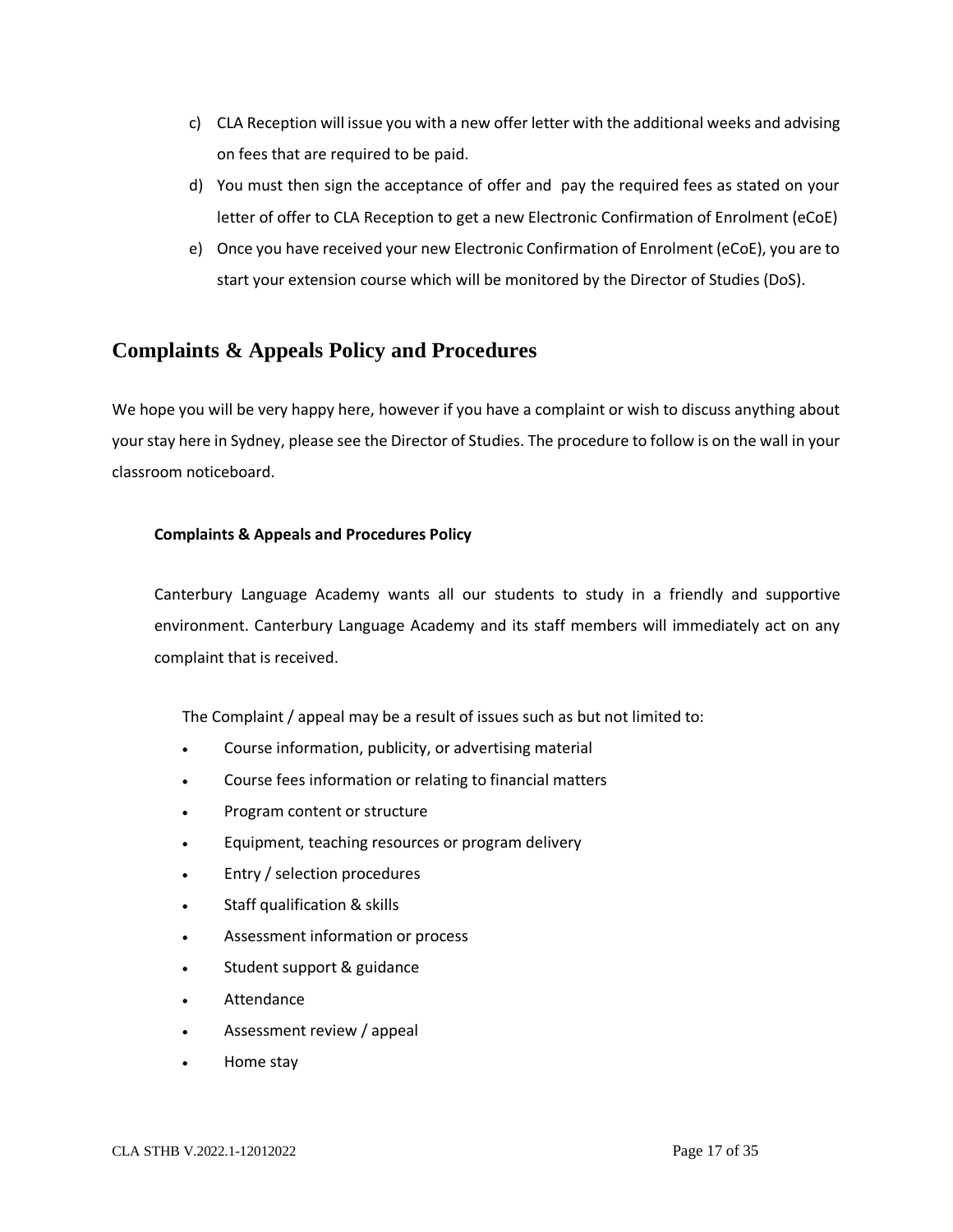## <span id="page-20-0"></span>**Procedures for complaints & appeals**

The following procedure should be followed if you have a complaint about any aspect of your time at Canterbury Language Academy.

1. You should talk to your teacher first about your complaint.

2. If you are not satisfied with the teacher's response or have difficulty discussing matters with the teacher, you can go to the Student Services Officer or the Director of Studies to get help. You are welcome to bring a support person if you wish to.

3. If you are not happy with the results, you have the further right of appeal, to be done in writing, by completing a "complaint form" (from Reception) and submitting it to the Director of Studies.

4. The written statement will explain the issue and include all the relevant information.

5. The Director of Studies will respond to the complaint in writing, including the reasons for his decision, within 10 working days from the date of the complaint. The decision will be agreed with the Principal Administrator (PA) prior to informing you.

6. If you are not satisfied with the solution provided, you are advised to take the matter to an independent mediation board. The **Overseas Students Ombudsman** will listen to your complaint and make an independent decision. You can contact them through their website <http://www.oso.gov.au/>

7. The procedure for making a complaint should incur no extra financial cost to you, the student.

8. Canterbury Language Academy agrees to abide by any decision made by the independent mediation board and will act on any decision made immediately.

9. You may continue to attend classes for the duration of your course while the appeals process is taking place.

10. Each party may be accompanied and assisted by a support person at any relevant meetings.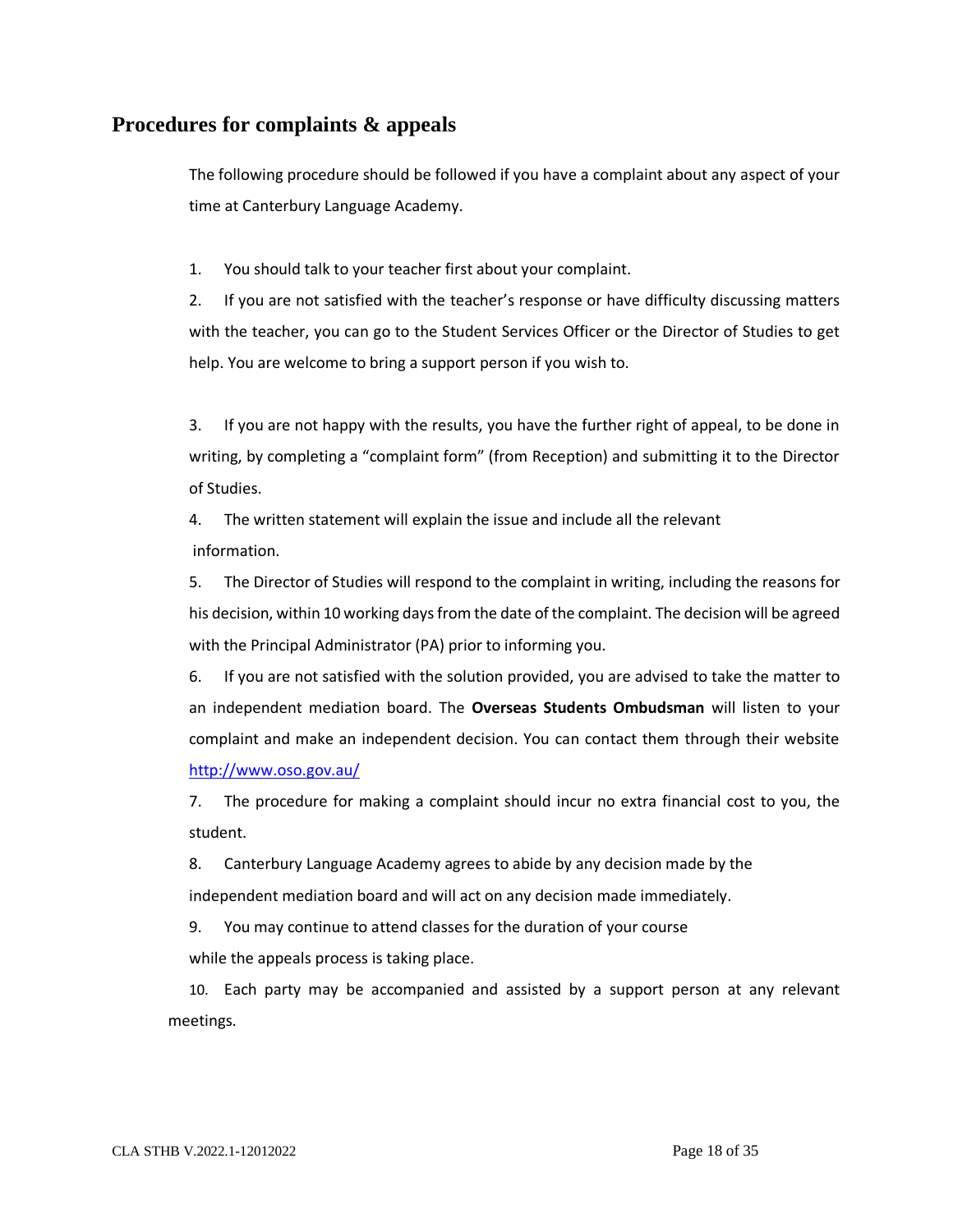# **Transfer to another provider**

<span id="page-21-0"></span>Students are generally not granted release to study at another provider while studying at CLA. Students can only be granted release to study at another provider after they have completed six (6) months of their principal course.

The 'principal course' is the students' **main program**. In many cases, this will be your final program on your student visa which you will graduate with (e.g., diploma, bachelor degree, master degree).

There are some circumstances in which the provider (CLA) can release students before completing six (6) months of their principal course including:

- o The provider, or the course in which the student is enrolled has ceased to be registered.
- $\circ$  the provider has a sanction imposed on its registration by the ESOS agency that prevents the student from continuing their course with that provider
- $\circ$  If you are a student sponsored by your country's government to study in Australia any government sponsor of the student considers the change to be in the students' best interests and has provided written support for the change.
- $\circ$  If you are unable to achieve satisfactory course progress at the level of study, after intervention from CLA. *Please note that CLA can still refuse you a request for transfer if you are not genuinely engaging with CLA's intervention strategy with the intension of failing and being released.*
- o If you have compassionate or compelling circumstances e.g., serious illness or injury (medical certificate required), death or injury of close family member (parent, grandparent – if possible, copy of death/medical certificate should be provided), a traumatic experience (involvement in/witnesses serious accident, crime etc. – police or psychologist report should be provided)
- $\circ$  If you cannot start studying due to delay in receiving a student visa.
- $\circ$  Where CLA fails to deliver the course as outlined in your written agreement (Acceptance of Offer/Student Handbook/Letter of Offer) – Evidence must be provided.
- $\circ$  There is evidence that the overseas student's reasonable expectations about their current course are not being met – Evidence must be provided.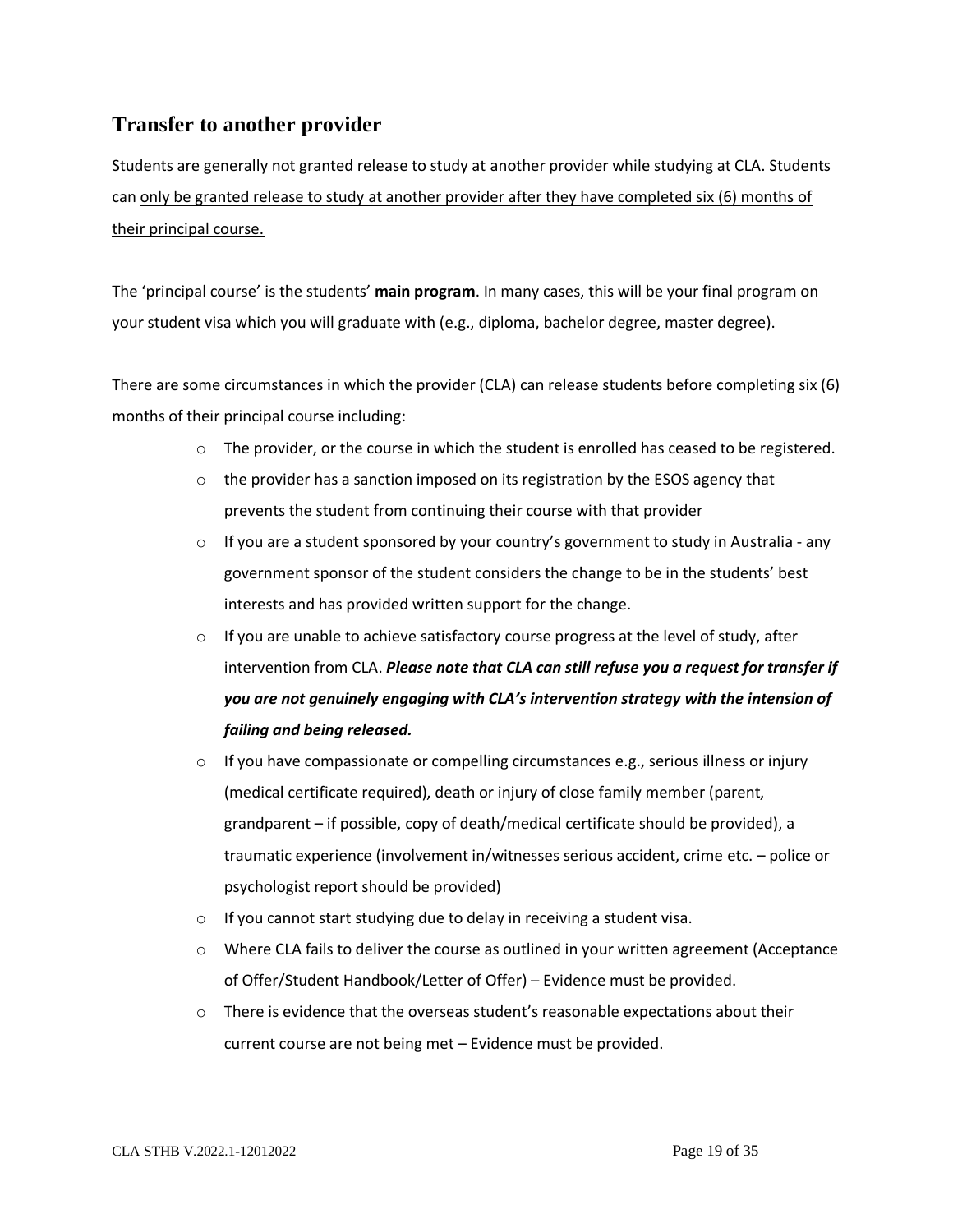- $\circ$  There is evidence you were misled by CLA or an education or migration agent regarding CLA or your course at CLA and the course is unsuitable for your study needs/objectives – Evidence must be provided.
- o An appeal (internal or external) on another matter results in a decision or recommendation to release being made.

#### **PROCEDURE**

- 1. Fill a "student request form" from CLA stating your reasons why you wish to be released from CLA and attaching evidence (documents) which support your argument for release
- 2. CLA Administration will give this form to the Director of Studies for review.
- 3. Within ten (10) business days, the Director of Studies will meet with you and discuss their reasons for granting or refusing your release along with any intervention strategies if necessary.

**IF GRANTED:** Release will be reported via PRISMS to the Department of Home Affairs and advised to the student in writing with twenty (20) working days. This will also be documented in RTO.

**IF REFUSED:** The student will be informed in writing within ten (10) working days of receiving initial request. This will also be reported via PRISMS to the Department of Home Affairs and in RTO.

# **Work Permission**

<span id="page-22-0"></span>Students on a student visa are permitted to work up to a maximum of 40 hours per two weeks (40 hours per fortnight) during their course. There are no restrictions on work hours while the college is closed. This work should not be arranged during normal lesson times. In order to find work, you will need to apply for a tax file number. This can be done online, and the necessary web address is included in this handbook in the section on Important Contact Details for Students.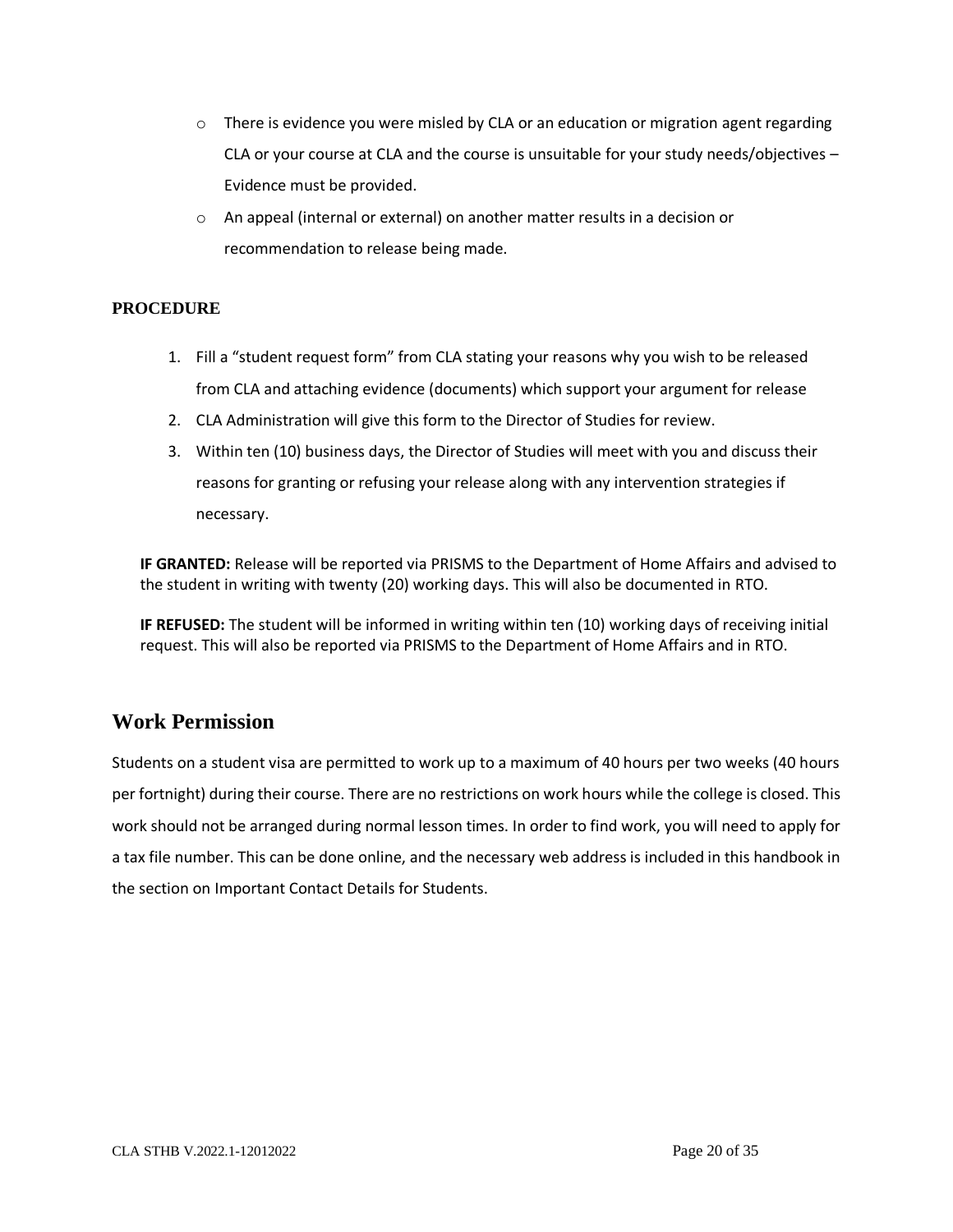# **Health and Welfare**

<span id="page-23-0"></span>If you hold a student visa, you must be covered by Overseas Student Health Cover (OHSC) for the duration of your student visa. However, if you are on a student visa and have ordered your cover via CLA, the company we work with is Medibank Private. If you hold another type of visa, you are not insured by Canterbury Language Academy against illness, accident, theft, or any loss of personal effects. The school cannot accept responsibility for any accidents, illness or loss occurring during the course, on excursions, or during group activities or travel. Personal travel insurance cover is not expensive and is therefore strongly recommended. CLA can assist with where to get this cover if necessary. Please ask at reception for the instructions to have your Medibank Card sent to your home.

# **Dentist**

<span id="page-23-1"></span>You can go to a dentist near the school – please ask at Reception. You will have to pay for treatment.

# **Medical Treatment**

<span id="page-23-2"></span>Students who hold student visas have compulsory health insurance. When visiting the doctor show your health insurance card and the Receptionist will give you the necessary forms to fill out in order to get a refund. If you do not have your health insurance card at the time of going to the doctor's, do not worry. You can still get a refund as you are insured from the time you arrive in Australia; just make sure you always keep your receipt from the doctor's. Your card may take a month or so to arrive (by post). You can ask at Reception about how to claim a medical refund (with or without a card).

# **Counselling Service**

<span id="page-23-3"></span>CLA provides counselling services to students with personal or academic problems. This service is free and private. If you feel that you need to talk to someone about your problems, please make an appointment to see the Director of Studies or Student Counsellor on Level 4 at the reception, if needed.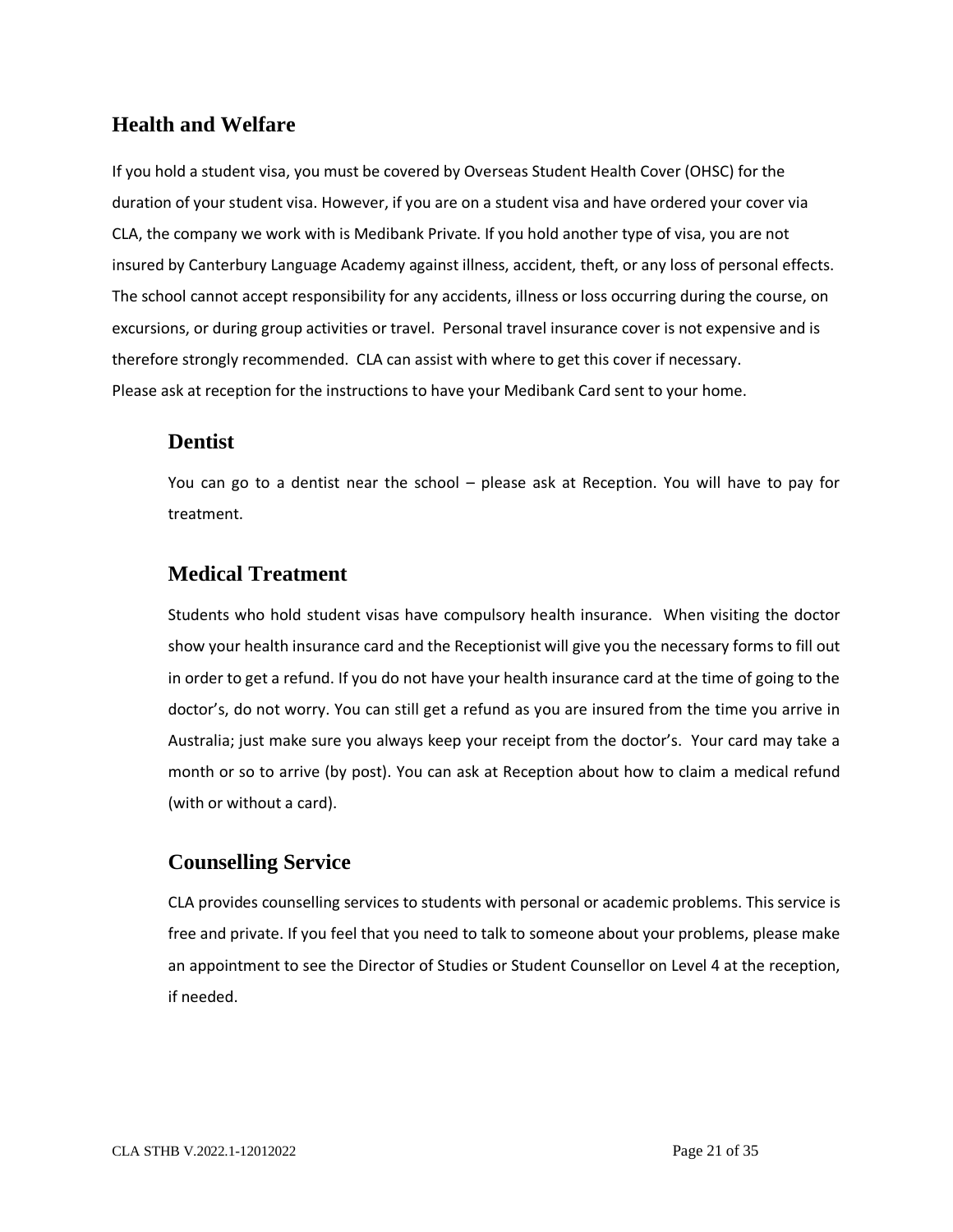# **Support with work**

<span id="page-24-0"></span>CLA provides job-seeking support to students who are looking for part time or casual work. We provide you with information such as applying for Tax File Number, working rights in Australia, and possible types of part-time or casual jobs that students can do. If you need support with jobseeking or job information, make appointment to see the Director of Studies.

# **Places of Worship**

Please see Reception if you need information/ addresses of places of worship in Sydney.

# <span id="page-24-1"></span>**Public Transport**

<span id="page-24-2"></span>Opal Cards can be purchased at all major stations and at newsagencies. For information visit http://www.131500.com.au. The Opal Card can be used on all trains, buses and ferries and can be topped up online or at a newsagency.

If you live with a host family, they will help you purchase an Opal Card and show you how to travel from their place to the school and back again. You can find out about local transport – times, bus numbers, bus stops etc. in the section "Important contact details". Please note that part-time international students are not eligible for 'concession' Opal Cards and must buy 'adult' Opal Cards.

# <span id="page-24-3"></span>**Average weekly living expenses in Sydney**

| Accommodation (sharing) | \$150 - \$250 per week (will depend on suburb you live in)  |
|-------------------------|-------------------------------------------------------------|
| Food/ Groceries         | \$80 per week                                               |
| Travel                  | \$30-\$60 per week (will depend on distance travelled)      |
| Phone / other bills     | \$30 per week                                               |
| Eating out              | \$40 per week (will depend on the restaurant/ cafe you eat) |
| Miscellaneous           | \$30                                                        |
| Average expenditure     | \$250 - \$400 per week                                      |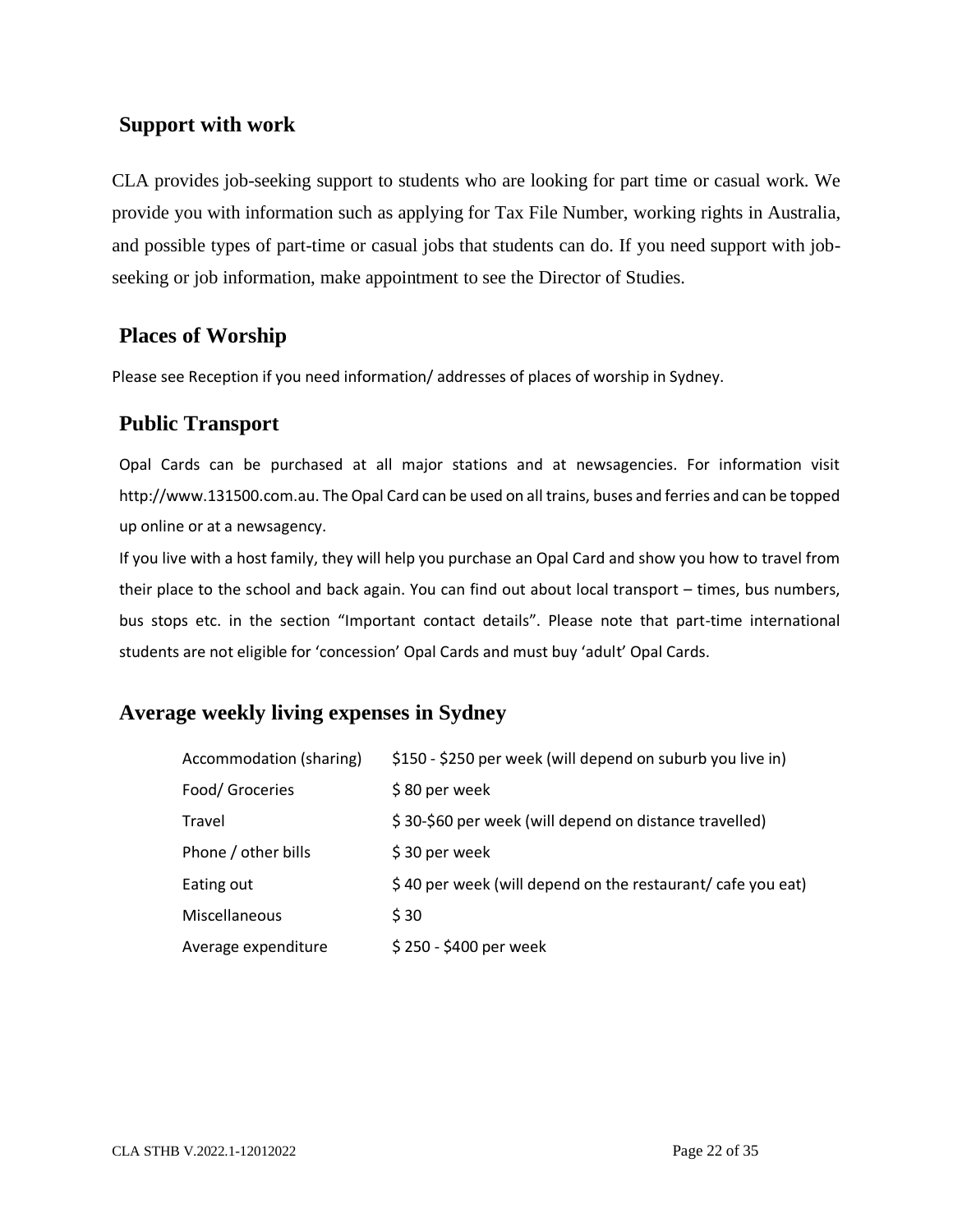# **Accommodation/Home stay**

<span id="page-25-0"></span>If a student requires the school to arrange home stay or other types of accommodation the Student Services staff can be contacted for assistance. In Sydney, most students stay in the following three types of accommodation:

| Accommodation type     | Price                           |
|------------------------|---------------------------------|
| Home stay double       | Approximately AUD\$245 per week |
| Home stay single       | Approximately AUD\$270 per week |
| Home Stay Extra Nights | Approximately AUD\$39 per week  |

Please note the above pricing is only an approximate amount and is subject to change or variation depending on the accommodation arrangements.

Ensure you have enough money to cover the cost of your study without having to supplement your income by taking part-time or vacation employment, which is not always available.

# **Local shops and services**

<span id="page-25-1"></span>In Sydney there are numerous places to eat, drink, shop or just visit. There are many cafes and restaurants near the school where you can buy lunch. Should you need advice, please go to Reception. The closes supermarket, Woolworths is on the corner of Elizabeth and Foveaux Street, Surry Hills, across from Central train station. Please remember that in Australia we have very strict licensing laws, and you must be 18 or over to purchase alcohol and cigarettes.

**Banks** – The Commonwealth Bank is located at the corner of Foveaux & Elizabeth Street (1 min walk from the school).

**Restaurants and Cafes** – There are cafes in restaurants throughout the city and Surry Hills. **Internet Facilities** - You can use the internet in the school but there are also numerous internet cafés in the city. Please note that any student found accessing and/or storing pornographic material will be asked to leave the school immediately and can lead to dismissal.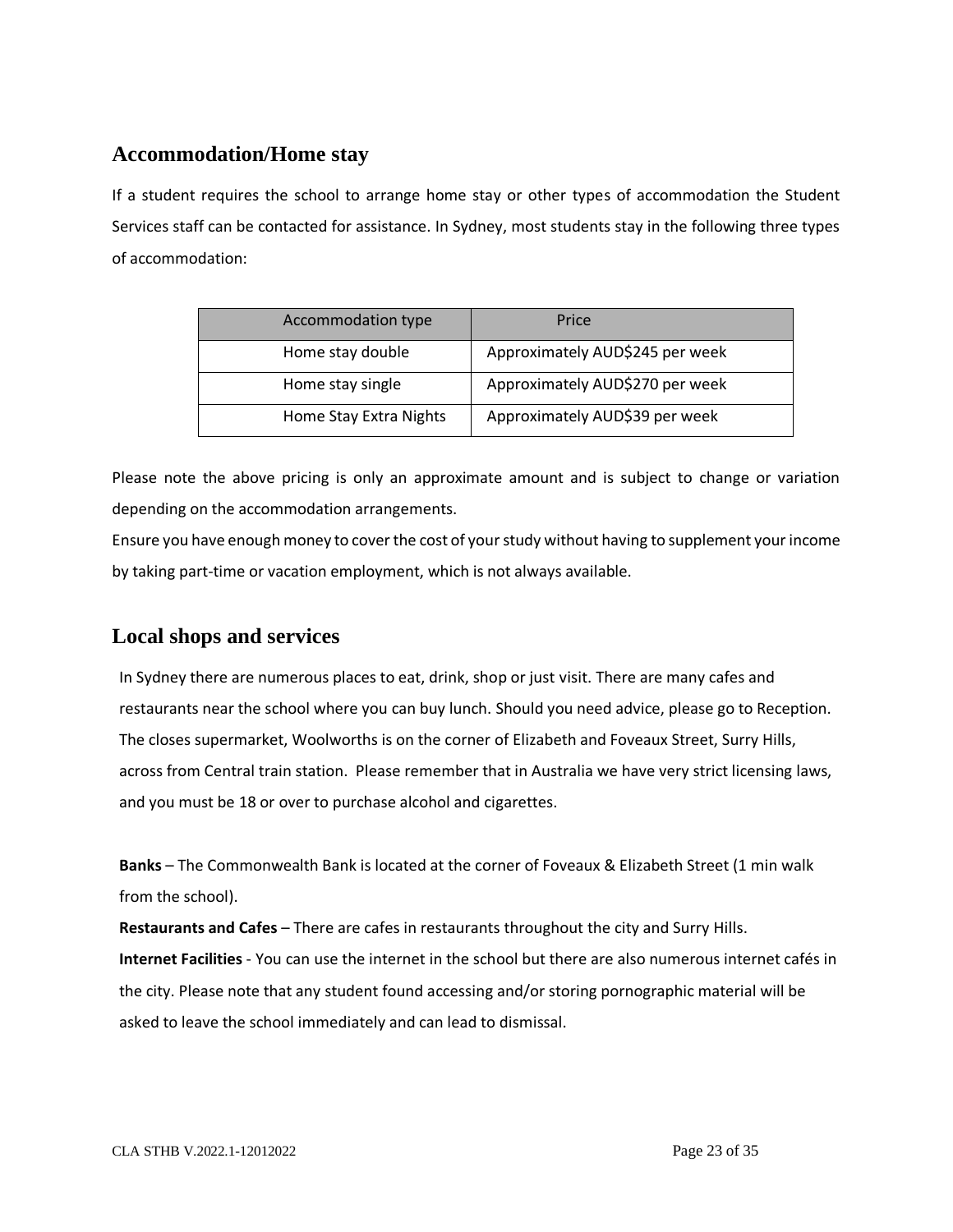# **Things to see and do**

There are many things to see and do in Sydney, from having a barbeque on the beach to seeing a show at the Opera House!

<span id="page-26-0"></span>If you want further information, go to reception where we have information about sports you can do locally, including swimming, gyms, tennis, golf, surfing, and other water sports. We also have information about dance classes, art, and cookery. Whatever your interests are, we can help you to find a place to practise them in this exciting city!

# **Critical Incident and Emergency Management**

<span id="page-26-1"></span>Under Standard 6 of the National Code 2018, CLA will support students to adjust to study and "life in Australia", to achieve their learning goals and to achieve satisfactory academic progress towards meeting the learning outcomes of the course. The intension of Standard 6 is to ensure that appropriate support services are available to international students to ease the transition into the life and study in Australia and allow access to appropriate assistance for the student as needed.

Critical incidents are not limited to but could include:

- Missing students
- Severe verbal or psychological aggression
- Death, serious injury or any threat of these
- Natural disaster
- Domestic violence, sexual assault, physical assault, drug, or alcohol abuse
- Non-life-threatening events could still qualify as critical incidents occurring at CLA

A CLA incident report must be completed at all times. If an incident has occurred at CLA and involves death, serious injury or a threat to life or property, **the following people should be contacted immediately:**

- Director of Studies Afonso Caxala [dos@canterburyla.com.au](mailto:dos@canterburyla.com.au) Mobile: 0413 818 332
- Campus Director Gajinder Paul [gpaul@usqsydney.nsw.edu.au](mailto:gpaul@usqsydney.nsw.edu.au) Mobile: 0414 780 573

#### Key details to be reported

- time of incident
- location of incident
- nature of incident (e.g., threat, accident, death, or injury)
- names and roles of people involved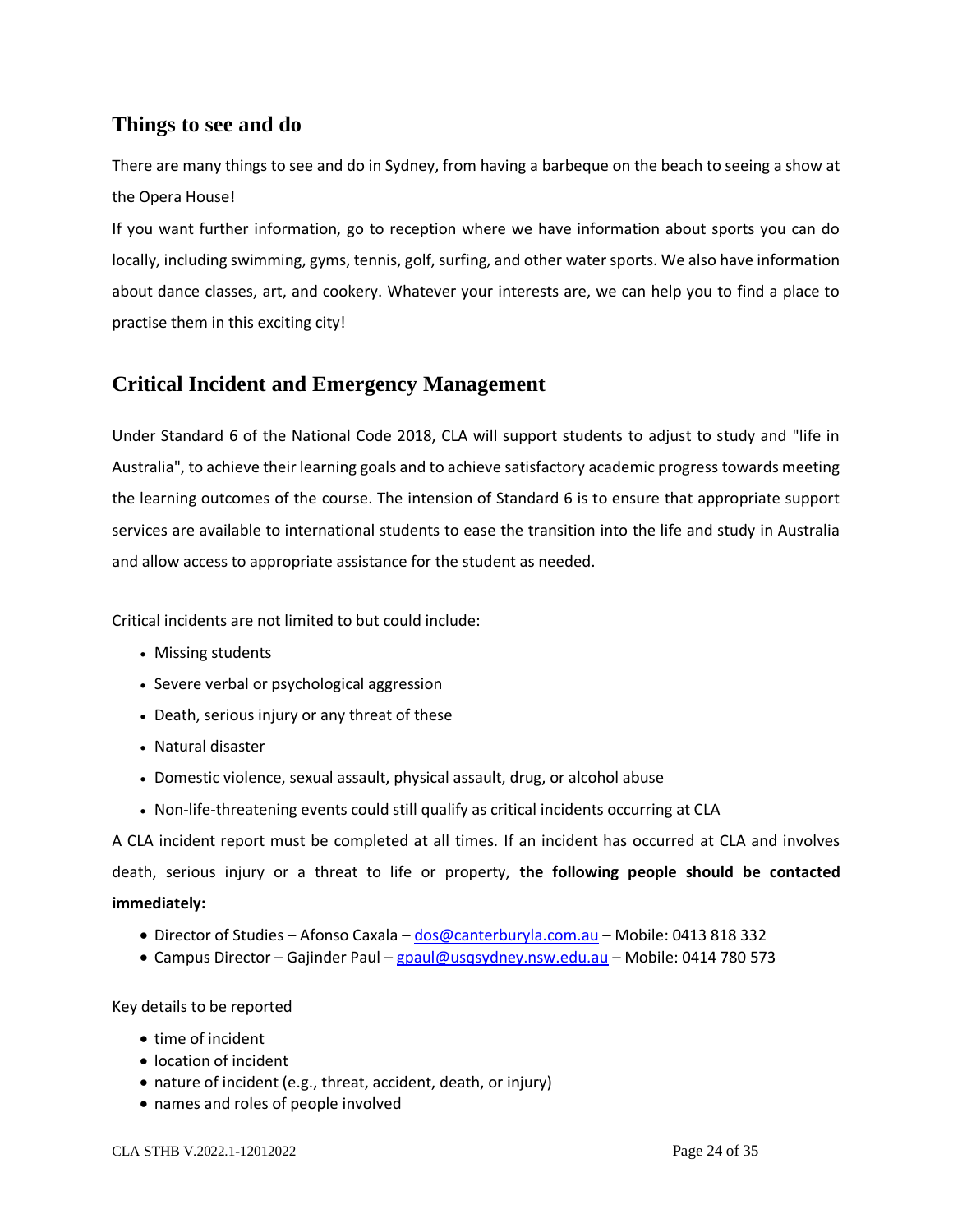<span id="page-27-0"></span>

| <b>Information required on</b>                             | <b>Source</b>                                 | <b>Contact details</b>                                                                                                                                             |
|------------------------------------------------------------|-----------------------------------------------|--------------------------------------------------------------------------------------------------------------------------------------------------------------------|
| Overseas Health Cover (OSHC)                               | Medibank                                      | https://www.medibankoshc.com.au/osh<br>c-support/oshc-information/<br>All calls: 134 148 (within Australia)                                                        |
| <b>Student Visa Conditions</b><br>Applying For Other Visas | Department of Home Affairs                    | http://www.homeaffairs.gov.au/<br>General Inquiries: 131 881                                                                                                       |
| Tax File Number (TFN)                                      | <b>Australian Taxation Office (ATO)</b>       | http://www.ato.gov.au/                                                                                                                                             |
| Transport                                                  | City Rail<br>$\bullet$<br><b>Sydney Buses</b> | www.cityrail.com.au<br>http://www.sydneybuses.info/<br>http://www.131500.com.au                                                                                    |
| Taxi Information                                           | Taxi's Combined<br><b>Premier Cabs</b>        | 131 008 www.131008.com<br>131 017 www.premiercabs.com.au                                                                                                           |
| <b>Information On Renting</b><br><b>Real Estate Agents</b> | NSW Office Of Fair Trading<br>Domain          | www.fairtrading.com.au<br>www.domain.com.au                                                                                                                        |
| Emergency (Fire, Police,<br>Ambulance)                     | Dial in an emergency                          | 000                                                                                                                                                                |
| Drug And Alcohol                                           | Centre for Drug and Alcohol NSW<br>Health     | Level 3, 73 Miller Street<br>North Sydney 2059<br>http://www.health.nsw.gov.au/public-<br>health/dpb/about.htm                                                     |
| <b>Family Planning</b>                                     | <b>FPH Healthline</b>                         | 328-2336 Liverpool Road, Ashfield<br>Phone: 02 8752 4300                                                                                                           |
| Pregnancy Help                                             | Centacare, Sydney                             | http://www.familyrelationships.org/sydn<br>ey/Pregnancy Counselling1,77.html<br>Free call: 1800 063 510<br>Office: (02) 9793 7522<br>Direct Mobile: 0438 208 271   |
| Emergency counselling / helpline                           | The Dariusaritans                             | 02 4960 7100                                                                                                                                                       |
| NSW COVID-19 Student Help Hub                              | Study NSW                                     | https://www.study.sydney/programs/covi<br>d-19-help-hub<br>Study NSW Frequently asked questions:<br>https://www.study.sydney/return/freque<br>ntly-asked-questions |
| To download NSW COVID-19<br>safety check-in App            | Service NSW                                   | https://www.service.nsw.gov.au/campaig<br>n/service-nsw-mobile-app                                                                                                 |

# **Important contact details for students**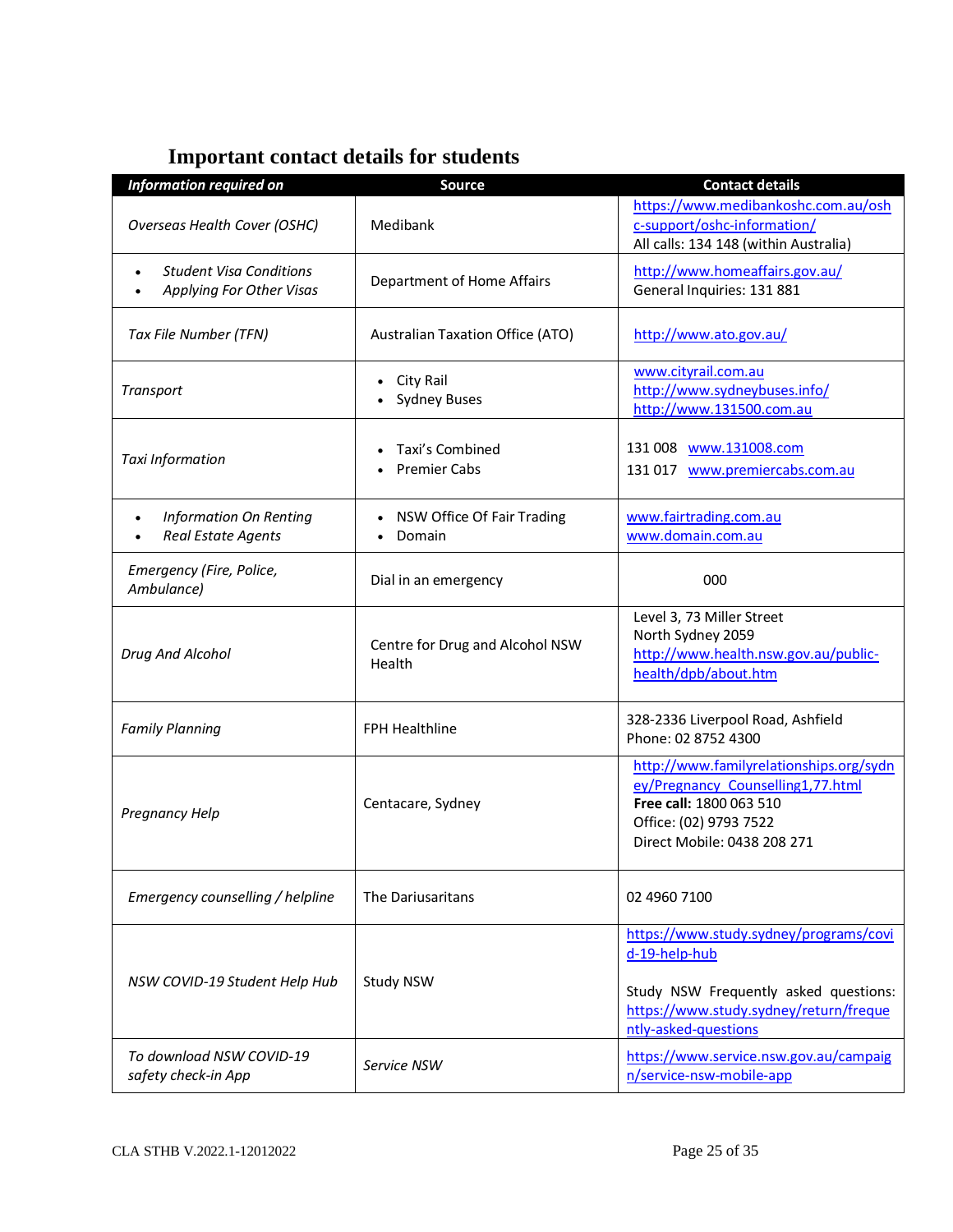| Service NSW<br>International Student Services                        | Service NSW                                                          | Website:<br>https://www.service.nsw.gov.au/guide/su<br>pport-international-students<br><b>Phone: 13 77 88</b> |
|----------------------------------------------------------------------|----------------------------------------------------------------------|---------------------------------------------------------------------------------------------------------------|
| FAQ: COVID visa and travel advice<br>for international students from | Study Australia                                                      | https://www.studyaustralia.gov.au/englis<br>h/visas-travel-covid-19/study-in-australia-                       |
| the Australian Government                                            |                                                                      | student-support/travel-visas                                                                                  |
| Dedicated Hotline for International<br>Students                      | International Students who have been<br>affected by COVID-19 (within | Phone: 1300 981 621 (within Australia)<br>8am - 8pm, Mon-Fri                                                  |
|                                                                      | Australia)                                                           |                                                                                                               |
|                                                                      |                                                                      | To subscribe to updates from Study NSW:                                                                       |
|                                                                      |                                                                      | https://sydney.us11.list-                                                                                     |
|                                                                      |                                                                      | manage.com/subscribe?u=32b48cc5b75e                                                                           |
|                                                                      |                                                                      | 4752f7cd51784&id=6ace6c76d0                                                                                   |
| Foreign embassies and-consulates                                     | Department of Foreign Affairs and                                    | Website: https://www.dfat.gov.au/about-                                                                       |
| in Australia                                                         | Trade (DFAT)                                                         | us/foreign-embassies/pages/foreign-                                                                           |
|                                                                      |                                                                      | embassies-and-consulates-in-australia                                                                         |
| Australian Embassies and                                             | Department of Foreign Affairs and                                    | Website: https://www.dfat.gov.au/about-                                                                       |
| Consulates Overseas                                                  | Trade (DFAT)                                                         | us/our-locations/missions/our-embassies-                                                                      |
|                                                                      |                                                                      | and-consulates-overseas                                                                                       |
| School emergency numbers<br>(outside office hours)                   | Navneet Mago (Manu)                                                  | 0413 656 896                                                                                                  |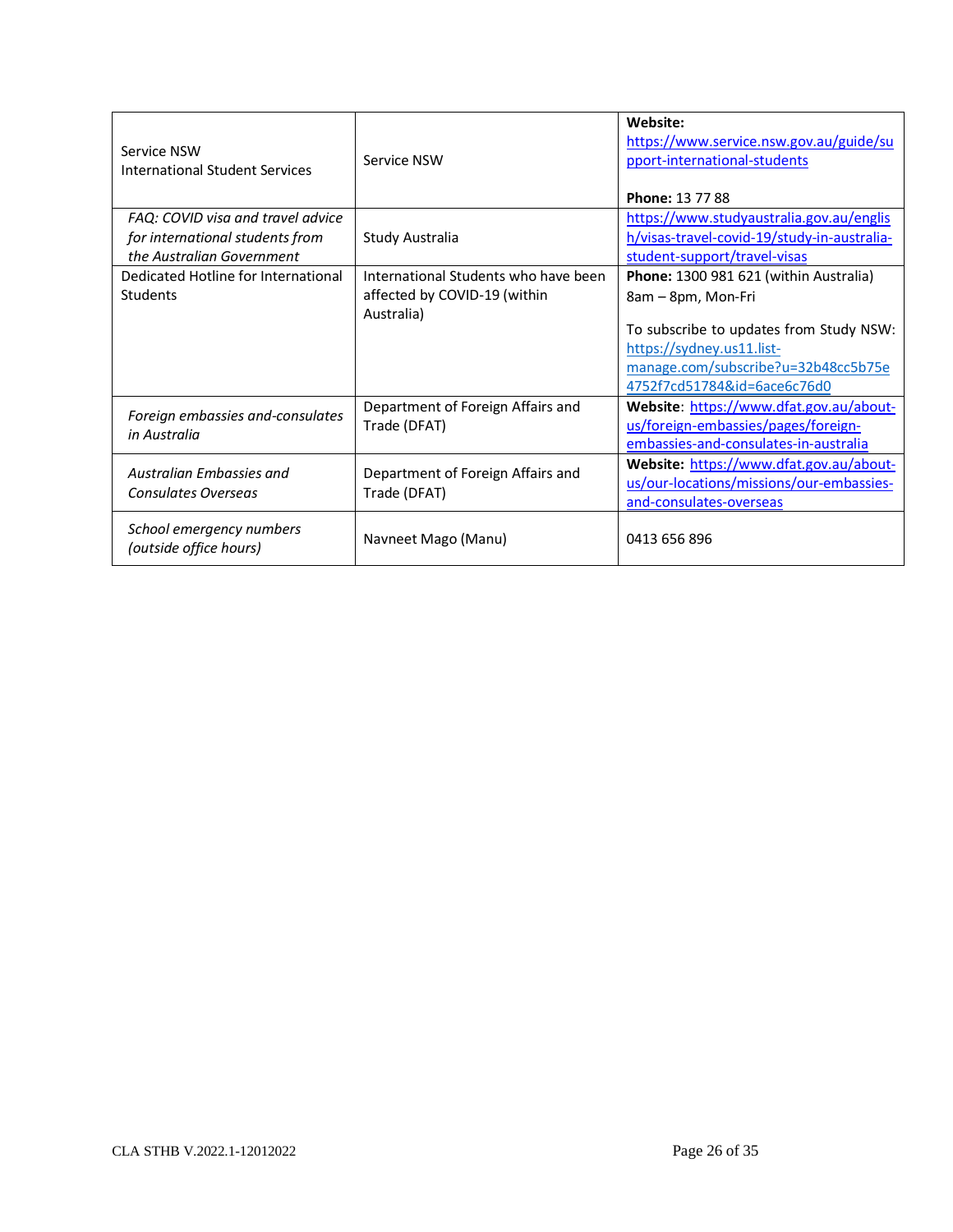# **Other Helpful Hints**

#### <span id="page-29-0"></span>**Important laws**

- **Drinking Age** 18; Drugs are illegal in Australia; Littering attracts a fine; J-walking (crossing the road away from a pedestrian crossing) is illegal in Australia.
- **Be careful of your property**. Do not leave valuables (e.g., your bag) unattended either in the school or in public places. Always watch your bag/belongings in coffee shops and when walking in the streets. Do not carry too much money around with you.
- **Night and weekend transport**. Please note that buses and trains do not run as frequently or as early or late at night/weekends.
- **Personal Safety**. Personal Safety. Always tell a friend, classmate and/or housemate where you are going and approximately the time you will be back, especially if you are travelling at night.
- **Working in Australia**:
	- o To work legally in Australia, you need to apply for a Tax File Number (TFN) from the Australian Taxation Office. You will need to give this number to your employer.
	- o If you are on a **Student Visa** you have work conditions, you must follow:
		- You cannot work until you have commenced your course in Australia
		- Once your course has commenced you are allowed to work maximum 40 hours per fortnight (2 weeks) when **your course is in session.** You can only work unlimited hours when your course is **out of session (i.e., study break). This includes unpaid/voluntary work**. Please refer to the Department of Home Affairs website for up-to-date information: [https://www.homeaffairs.gov.au/trav/stud/more/work-conditions](https://www.homeaffairs.gov.au/trav/stud/more/work-conditions-for-student-visa-holders)[for-student-visa-holders](https://www.homeaffairs.gov.au/trav/stud/more/work-conditions-for-student-visa-holders)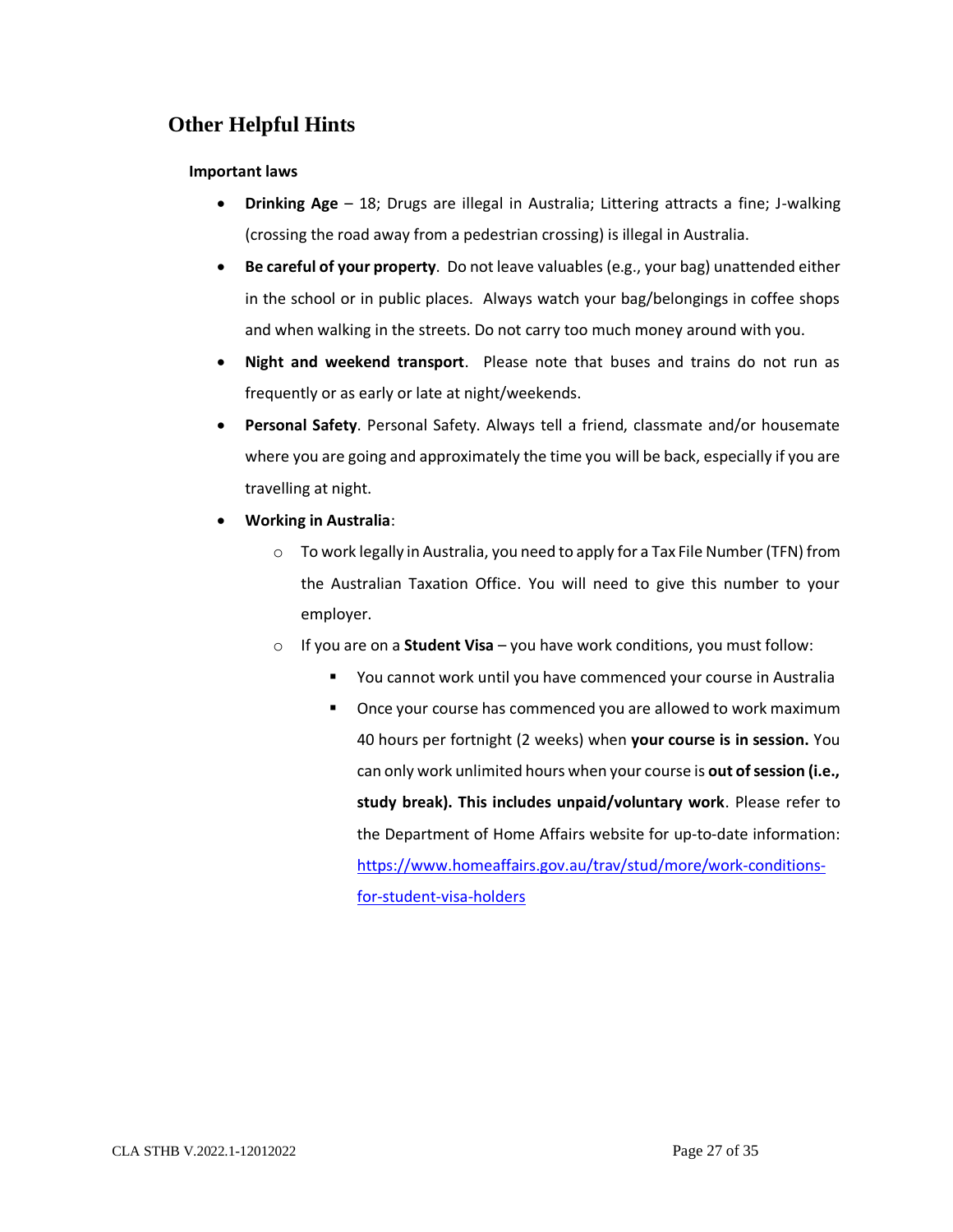#### **Student ID Cards**

While our student ID card cannot be used to receive discounts on local trains and buses, some long-distance bus companies, tourist attractions and movie theatres will give discounts on presentation of your card.

#### **Exams**

If you would like to sit for an exam such as IELTS, TOEIC, TOEFL, Cambridge PET, First Certificate, etc. please contact Reception. The School can help you book most of the exams listed.

#### **Further Study and extending English course**

#### **Further Study**

When you have finished studying English, you may want to do another type of course elsewhere. If you would like advice, make an appointment to see a staff member via the Reception desk. You should plan for your next course at least 2 months before your CLA course finishes. You will need this much time to process your enrolment and to apply for a new visa. Canterbury Language Academy has pathway agreements with some Australian vocational Schools. Please contact reception for further information.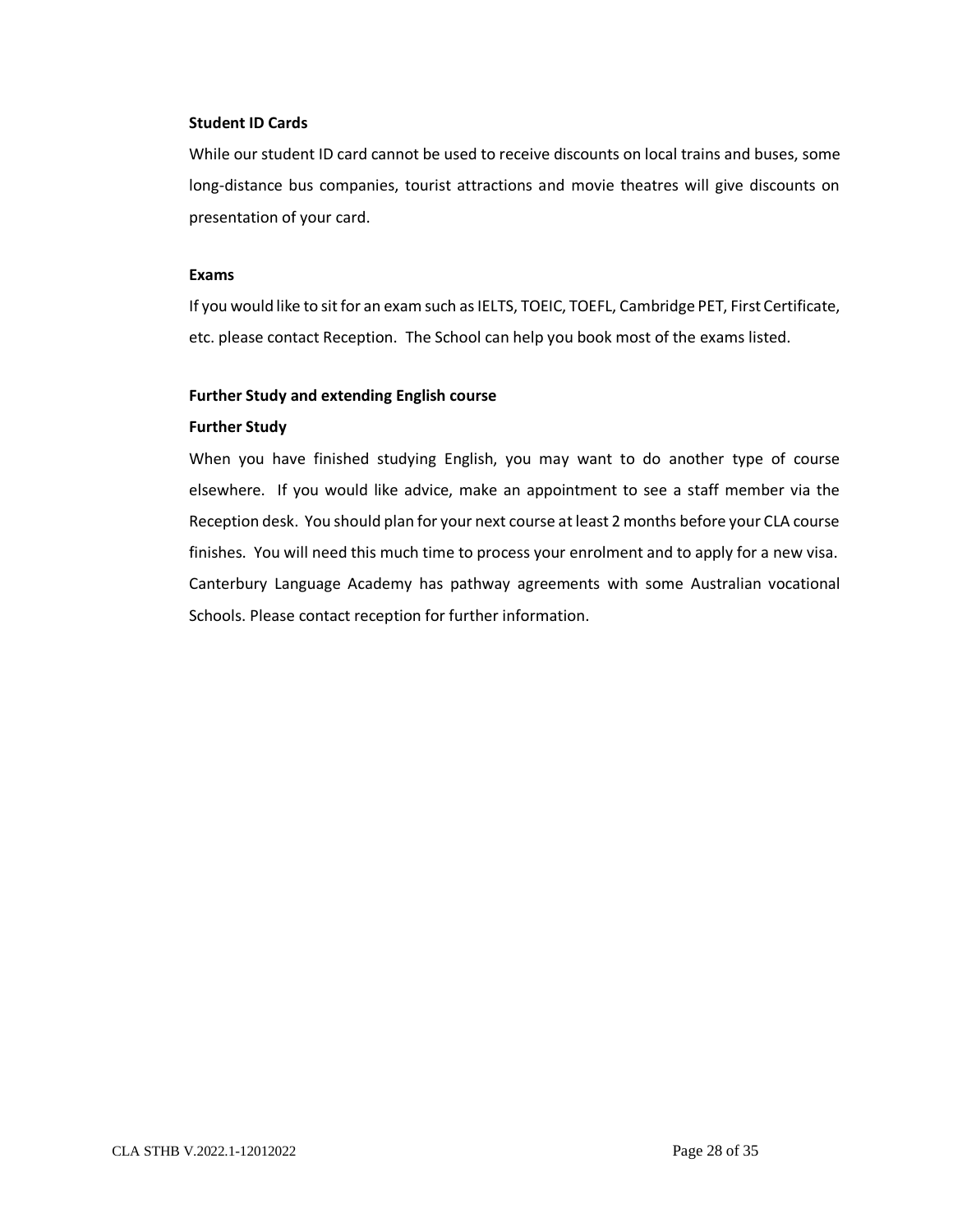## <span id="page-31-0"></span>**Use of computing and electronic resources**

#### **Use of CLA computers**

Canterbury Language Academy recognises that computer and electronic resources are a valuable source of learning and information relevant to educational programs. You are encouraged to make use of these resources for purposes relating to study being undertaken through the school.

CLA provides computers for you to use under the following conditions. Please respect these conditions and the security measures in place on computers. If you do not follow these conditions, you will not be allowed to use computers. If you think there is a problem, please advise a member of staff.

#### **With the internet and e-mail it is strictly forbidden to:**

- access the Internet except by the official connection visit pornographic or offensive sites,
- send abusive or offensive emails, download files (virus danger; copyright problems; slowing the system),
- open e-mail attachments unless you recognise the sender's name and there is a title line,
- open email attachments which are an EXE file, send large attachments (graphics or any file over 500K in size),
- play interactive or on-line games.

#### **With hardware or software, it is strictly forbidden to:**

- plug or unplug any cables or devices
- change the configuration of any hardware, attach, or detach any hardware
- install or download any software (including screen savers, games, and graphics)
- run a program received via email/internet
- copy software or computer data or send it outside CLA via email
- attempt to access any data or functions which you do not have authority to access
- copy or delete other users' word-processed files on drive W
- insert any diskettes or memory sticks into any PC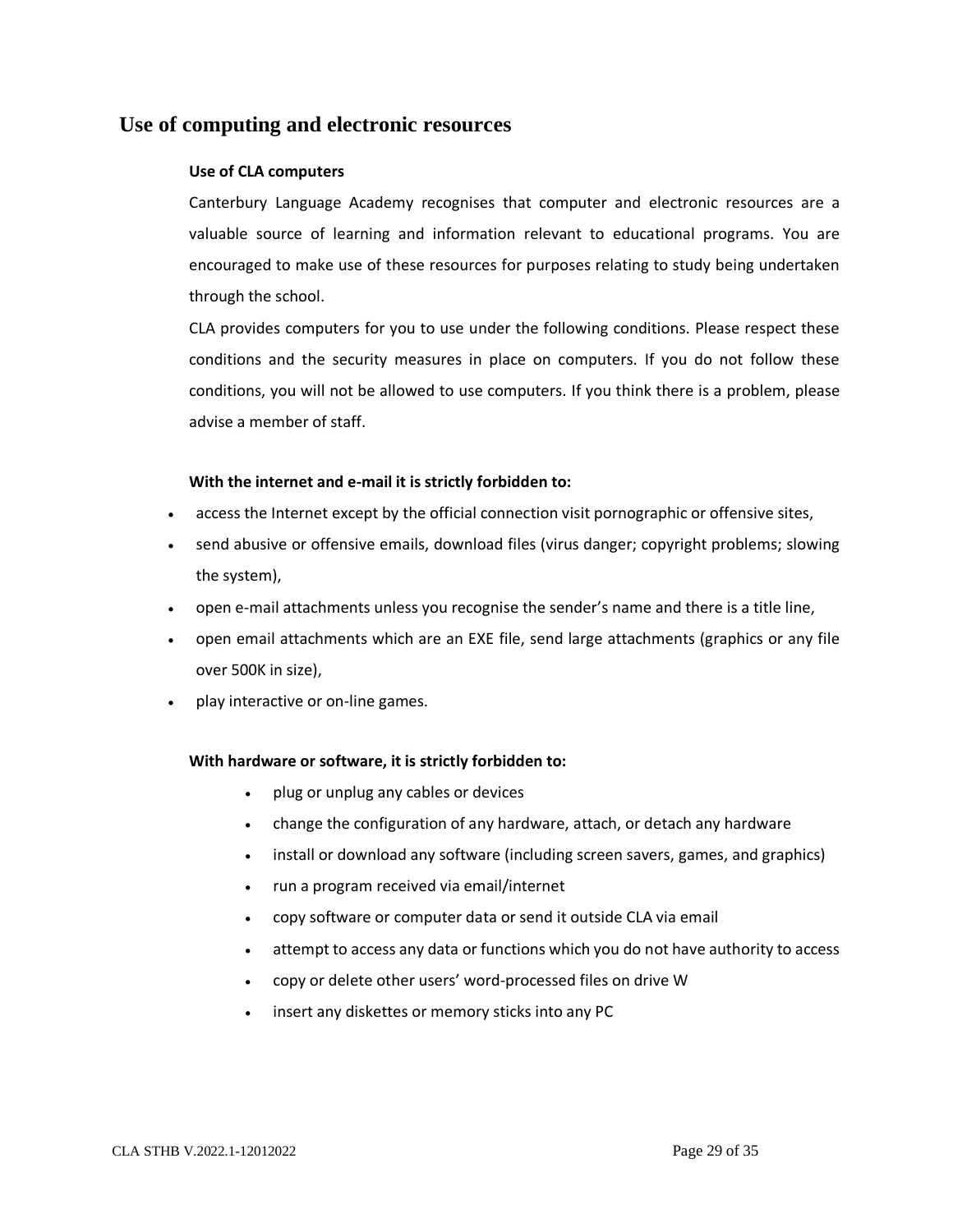# **Refund Policy**

<span id="page-32-0"></span>As per ESOS Act 2000 and the ESOS Regulations 2001, a student will be given a full refund if CLA is unable to offer the course.

- In the event of visa refusal, application fee (\$150) is not refundable
	- Refund on basis of visa rejection will require copy of the visa rejection notification from the Australian High Commission/Department of Home Affairs and the official CLA receipt
- Accommodation deposit and Airport Pickup fees are refundable if the visa is not granted
- Tuition fees, Overseas Student Health Cover are refundable where:
	- CLA is advised of the cancellation 28 days or more before the course starts
	- Australia High Commission rejects a visa application
- Requests for refund must be made in writing
- CLA will send the refund to the applicant unless otherwise instructed and authorised in writing
- Tuition fee is not transferable to any other institution or student but may be transferable to other courses at CLA
- If a student withdraws from the course once it has commenced no refund of fees is given
- If a student has given misleading information to CLA, a CLA approved agent and/or any Commonwealth agency of Australia, no refund will be given.
- Under compassionate circumstances such as bereavement (e.g., death of family member) CLA will make a decision of refund on student's fees.
- All refunds will be payable in Australian Dollars. CLA will forward the refund to the applicant's country of origin unless otherwise authorised in writing and in special circumstances.
- CLA will give the student a refund statement that explains how the amount has been worked out.
- The refund is processed within approximately 4 weeks.
- In the event CLA defaults, students are protected by the provisions of the ESOS Act 2000, ESOS Regulations 2001 and the Tuition Protection Scheme 2012
- A student dissatisfied with the refund decision handed down by CLA has the right to pursue other legal remedies, which includes independent complaints and appeal handling services provided by a mediation company appointed by CLA.
- This agreement does not remove the right to take further action under Australia's consumer protection laws.
- Students will be advised of this policy before any payment is made to CLA. CLA will not accept any payment from an overseas student or intending overseas student unless the student has received a copy of this refund agreement.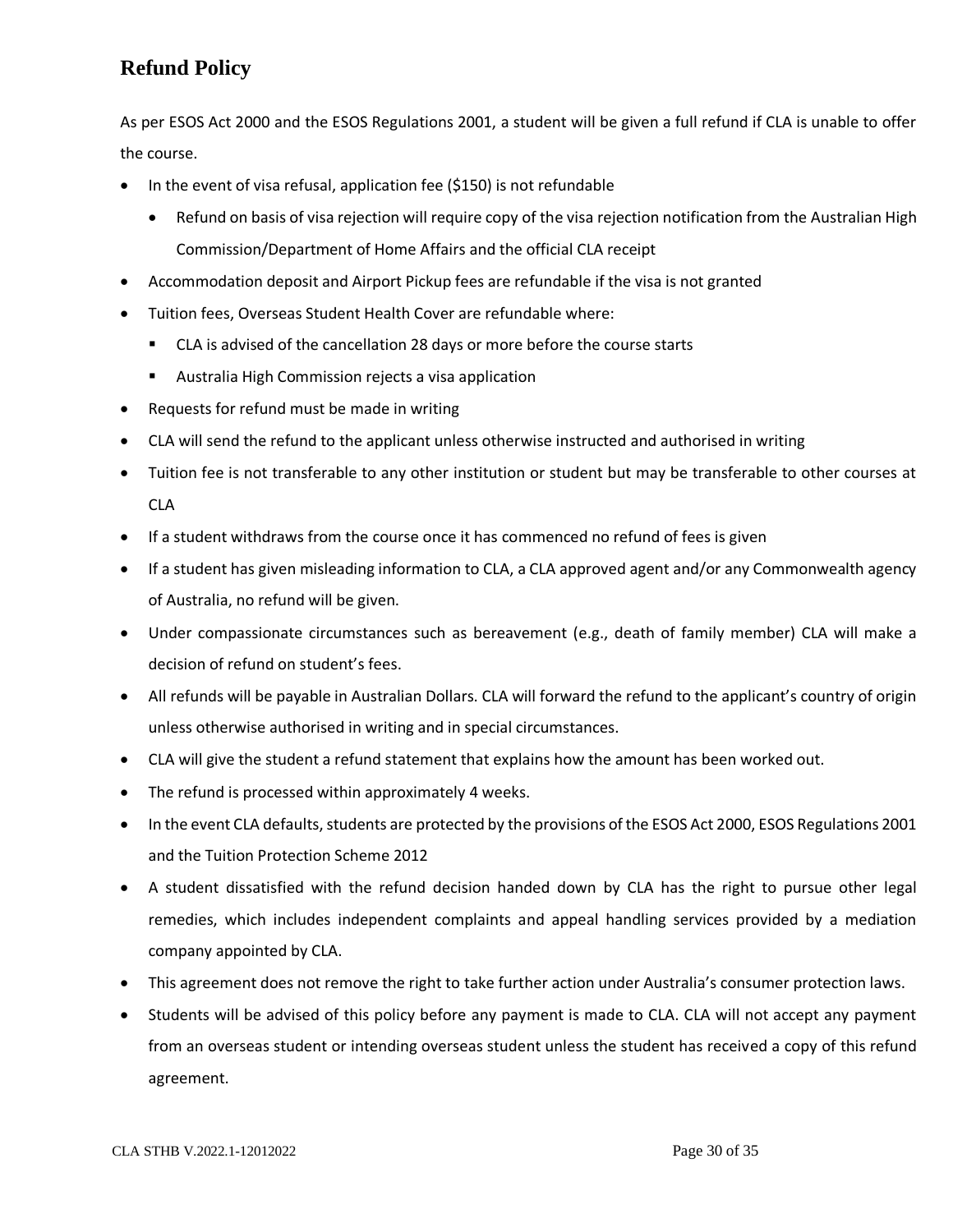# **Other policies & information**

If you would like to access Canterbury Language Academy policies on other related matters as listed below, please contact the Campus Director Shailendra (Nick) Kumar on:

<span id="page-33-0"></span>Phone: +612 92803733 Email: [nick@usqsydney.nsw.edu.au](mailto:nick@usqsydney.nsw.edu.au)

- Fees & Charges
- Overseas Student Health Cover (OSHC) (For students on a student visa)
- Refunds
- Attendance Policy
- Transfers between Registered Providers
- Student Discipline
- Disciplinary & Dismissal Procedures
- 2.11 Examination & Class Work
- Academic & Behavioural Misconduct
- Student Records
- Students Facilities
- Occupational Health & Safety
- Emergency Procedures

# **Fire & Emergency Evacuation**

<span id="page-33-1"></span>During the Orientation, all students will be informed about the 'Emergency Fire Procedure'. Students are made aware of the emergency meeting points and what to do in case there is a test drill or real fire drill.